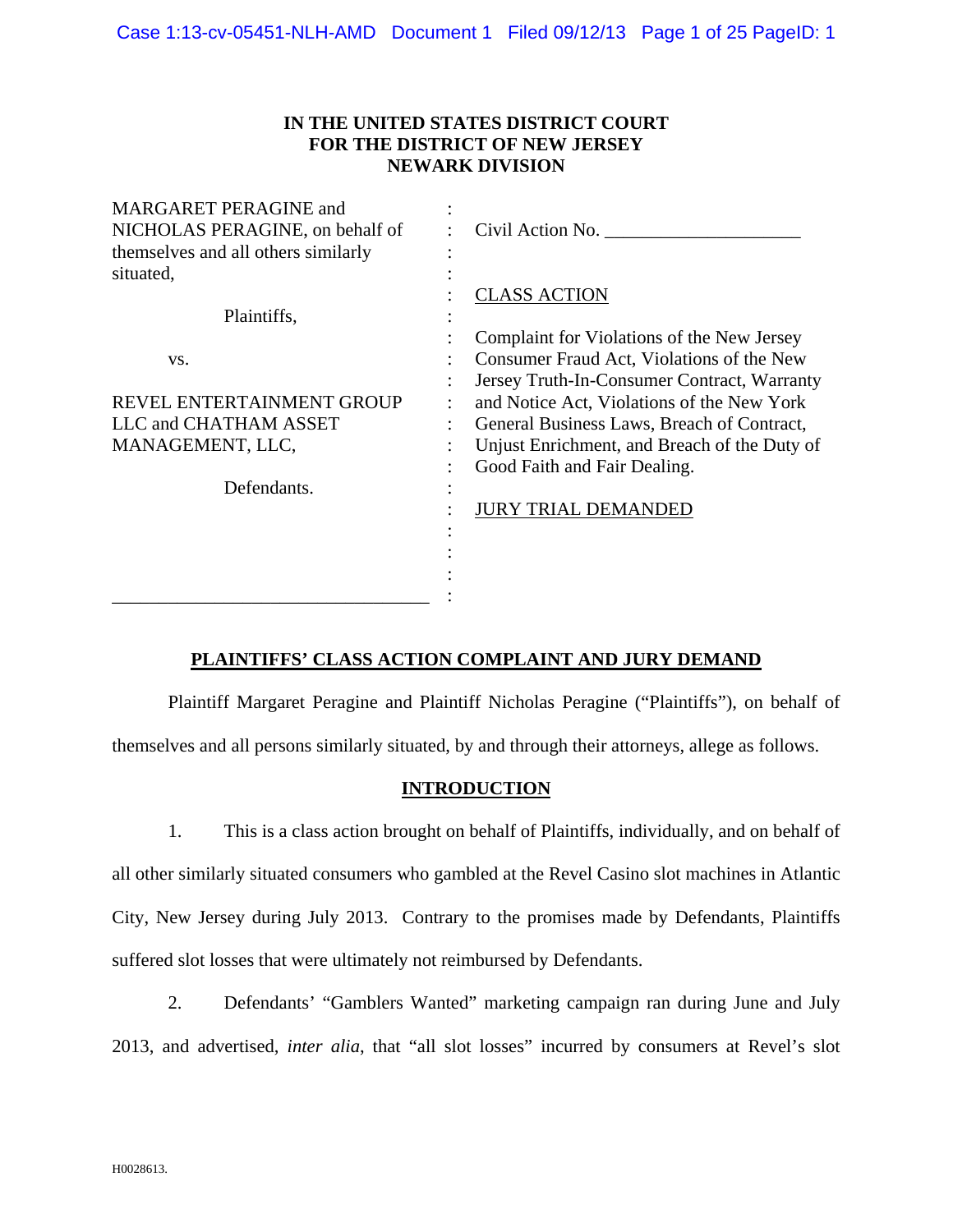#### Case 1:13-cv-05451-NLH-AMD Document 1 Filed 09/12/13 Page 2 of 25 PageID: 2

machines in July 2013 would be fully refunded. Defendants specifically promised to "refund all slot losses!" and stated that "[i]f you lose we'll give it all back!"

3. Consumers from all over traveled to Atlantic City to gamble at the Revel Casino. Defendant's marketing campaign was a success; Revel's gross gaming revenue increased 33%, gross table revenue increase 36% and slot machine revenue increased 32% when compared to July  $2012<sup>1</sup>$  Upon information and belief, Revel's slot machine revenue in July 2012 was approximately \$17.5 million.

4. Contrary to these affirmative claims, however, Defendants have failed to refund the slot machines losses as promised in the "Gamblers Wanted" marketing campaign by falling back on nearly unreadable fine print located in some, but not all, of Revel's "Gamblers Wanted" advertisements. This fine print states any refunds will not be issued in cash but in the form of slot pay dollars that can only be used to gamble at Revel's slot machines, that only 5% of the refund will be issued per week for twenty weeks in the form of slot play dollars, that the consumer must travel to Revel every week in order to claim any of the slot dollars, and that any week the consumer does not travel to Revel will result in the permanent forfeiture of that week's slot dollars.

5. These wrongful acts by Defendants constitute violations of the New Jersey Consumer Fraud Act, the New Jersey Truth-in-Consumer Contract, Warranty and Notice Act, and the New York General Business Laws, in addition to a breach of contract, unjust enrichment, and breach of the duty of good faith and fair dealing.

<sup>1</sup> *See Gamblers Wanted – Gamblers Responded:*, REVEL MEDIA CENTER, *available at* http://media.revelresorts.com/press-release/111/Gamblers-Wanted-Gamblers-Responded/ (last visited Sept. 12, 2013).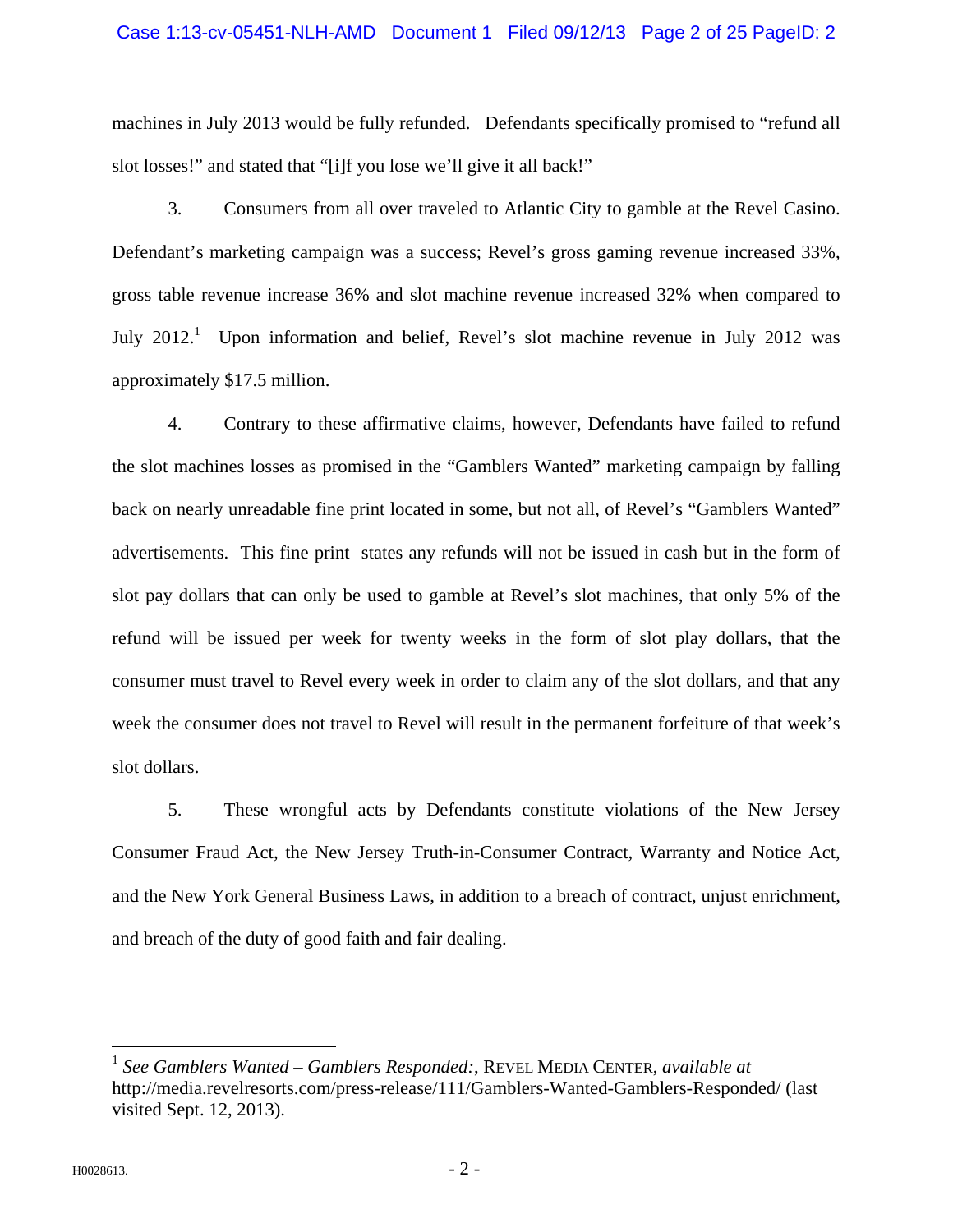#### **PARTIES**

6. Plaintiff Margaret Peragine is a resident of Lake Grove, a village of Suffolk County, in the State of New York. As a result of Defendants' conduct as alleged herein, Margaret Peragine has been injured.

7. Plaintiff Nicholas Peragine is a resident of Lake Grove, a village of Suffolk County, in the State of New York. As a result of Defendants' conduct as alleged herein, Nicholas Peragine has been injured.

8. The members of the Class are those individuals who patronized Revel's slot machines during the month of July 2013 and incurred losses that were not refunded by Defendants. Upon information and belief, members of the Class number in the hundreds if not thousands.

9. Defendant Revel Entertainment Group LLC ("Revel") is a New Jersey Limited Liability Company with its principal place of business at 500 Boardwalk, Atlantic City, Atlantic County, New Jersey 08401.

10. Defendant Chatham Asset Management, LLC ("Chatham") is a Delaware Limited Liability Company with its principal place of business at 26 Main Street, Suite 204, Chatham, Morris County, New Jersey 07928.

#### **JURISDICTION AND VENUE**

11. This Court has subject matter jurisdiction over this class action pursuant to 28 U.S.C. § 1332, as amended by the Class Action Fairness Act of 2005, because the matter in controversy exceeds \$5 million, exclusive of interest and costs, and is a class action in which some members of the Class are citizens of states different than Defendants. *See* 28 U.S.C. §  $1332(d)(2)(A)$ .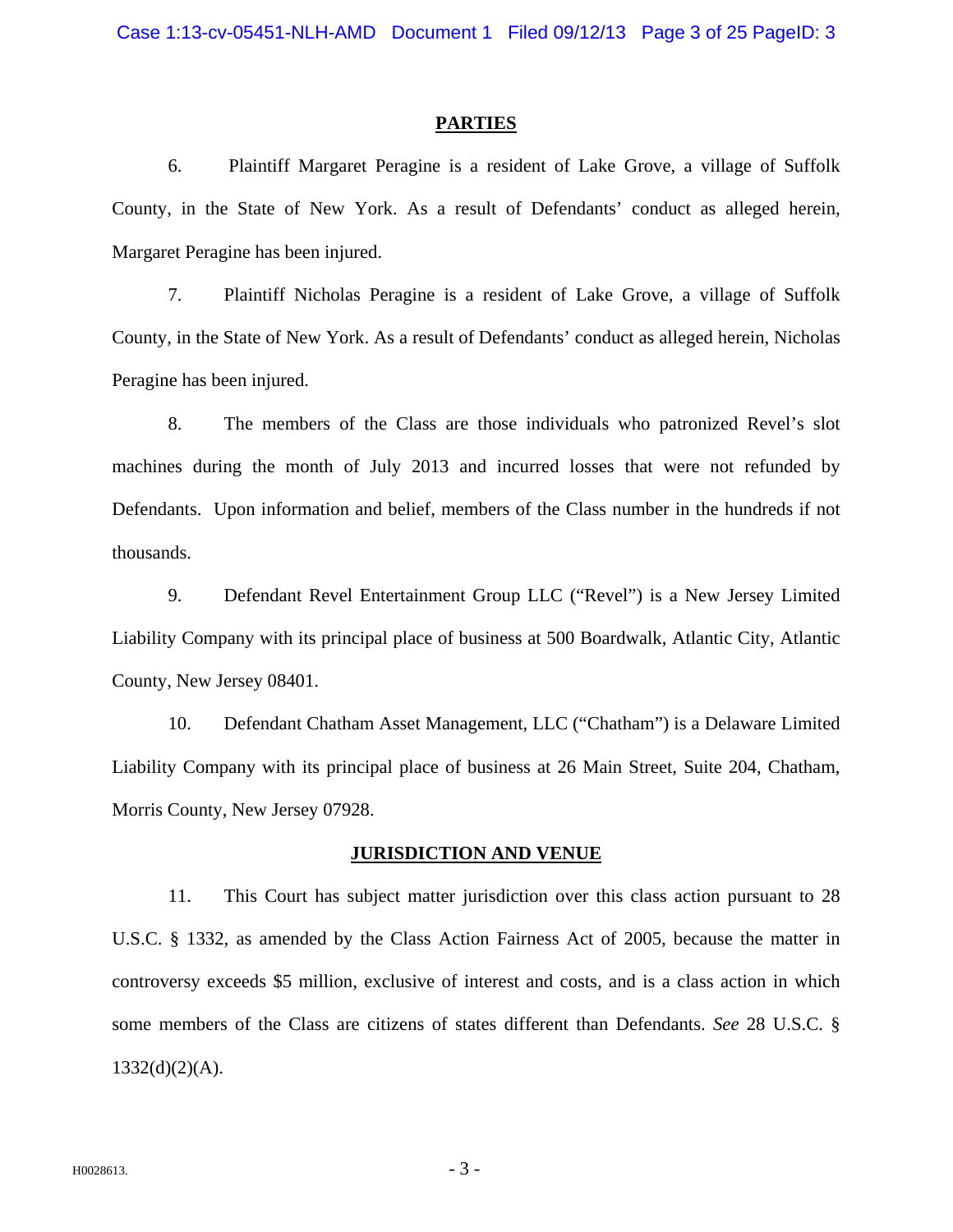#### Case 1:13-cv-05451-NLH-AMD Document 1 Filed 09/12/13 Page 4 of 25 PageID: 4

12. This Court has personal jurisdiction over Defendant Revel and Defendant Chatham because each co-own and co-operate the Revel Casino that is located within this State.

13. Venue properly lies in this district pursuant to 28 U.S.C. § 1391(a)(2) because a substantial part of the acts giving rise to Plaintiffs' claims occurred in this district, members of the putative Class are residents of this jurisdiction, and because Defendants Revel and Chatham conduct substantial business in this judicial district. Defendant Chatham's principal place of business is in this judicial district. Defendants have sufficient minimum contacts with the State of New Jersey and intentionally avail themselves of the consumers and markets within the State of New Jersey through the promotion, marketing and operation of the Revel Casino.

#### **FACTUAL BACKGROUND**

14. Defendant Revel owns and co-operates the Revel Atlantic City Hotel, Resort & Casino ("Revel Atlantic City" "Revel Casino" "Revel") located at 500 Boardwalk, Atlantic City, New Jersey. Upon information and belief, the Revel Casino cost approximately 2.4 billion dollars to build. Despite Revel's efforts and investments, the Revel Casino posted losses of approximately \$149 million from its opening in April 2012 through March 2013.

15. On or about March 25, 2013, Revel filed petitions in the United States Bankruptcy Court for the District of New Jersey (Camden) seeking relief under Chapter 11 of the United States Bankruptcy Code.

16. On or about May 31, 2013, Chatham obtained a New Jersey license that enabled it to oversee Revel's management and operations after Revel exited from Chapter 11 bankruptcy protection. Chatham co-operates the Revel Casino with Revel.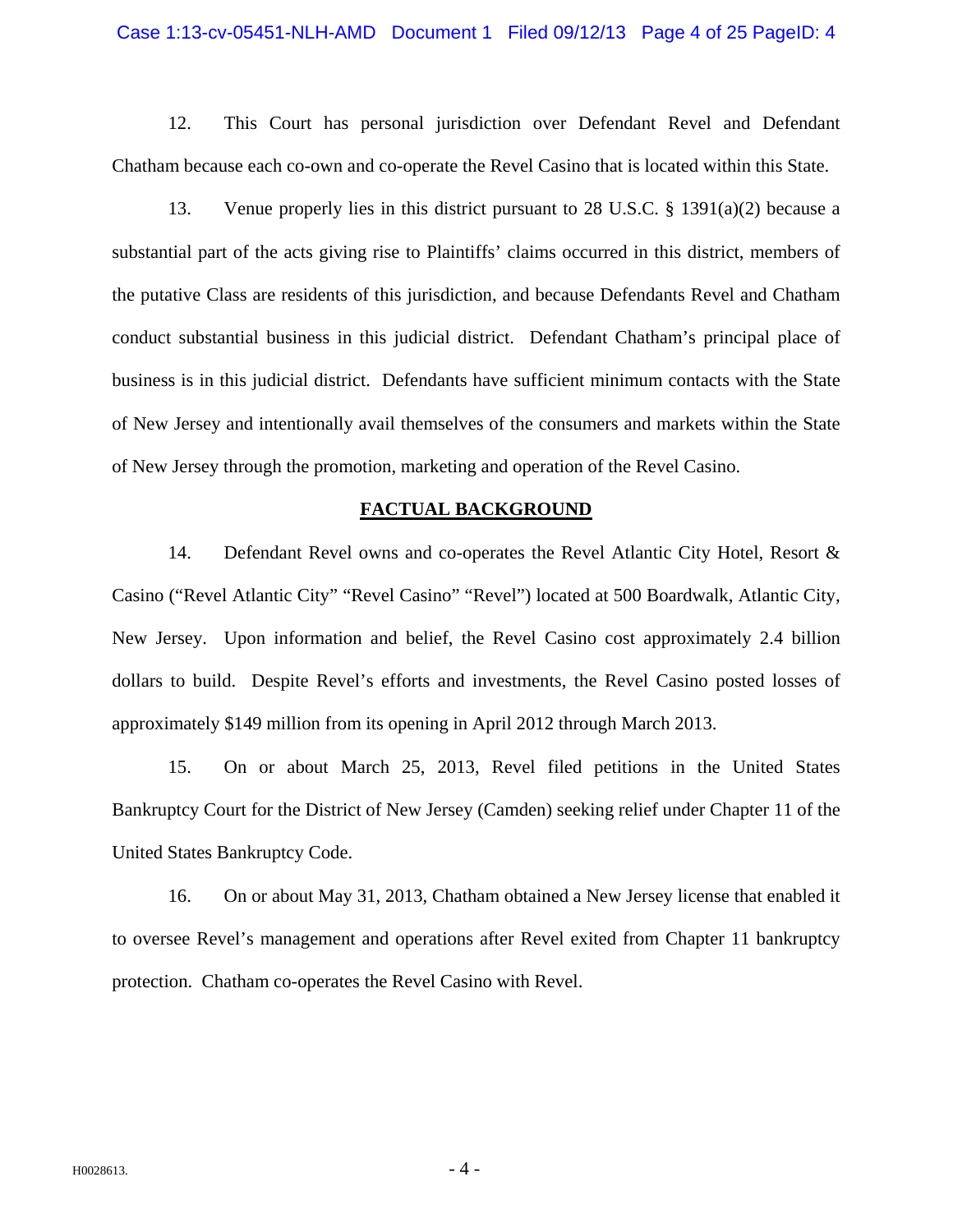#### Case 1:13-cv-05451-NLH-AMD Document 1 Filed 09/12/13 Page 5 of 25 PageID: 5

17. At all material times referenced herein, Defendant Chatham was a co-operator of Revel Casino with the power, authority and obligation to both establish and approve any marketing campaigns for the Revel Casino.

18. In an effort to emerge from these Bankruptcy proceedings and attract consumers to the Revel Casino, Defendants aggressively promoted a marketing campaign entitled "Gamblers Wanted." This marketing campaign was conducted during June and July 2013 through various mass media outlets, including advertisements on television, radio, internet, and outdoor posters and billboards.

19. The "Gamblers Wanted" campaign advertisements explicitly and unambiguously promised to refund all losses over \$100 incurred at the Revel slot machines during July 2013 ("Slot Refund Offer"). The "Gamblers Wanted" campaign spread the promise of a refund to consumers in a variety of ways, the cornerstone of which were conspicuously displayed across the mass media outlets described above, and include:



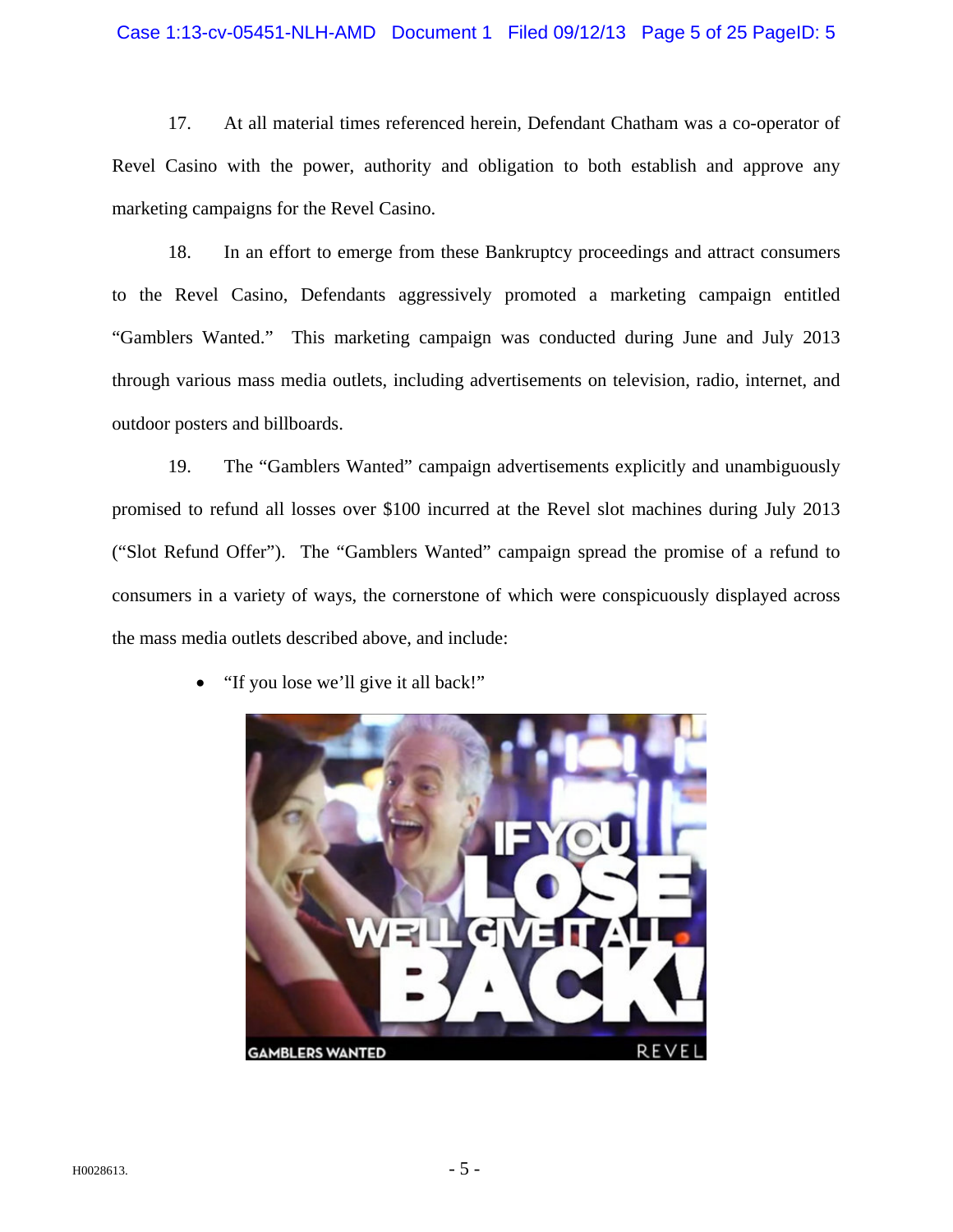

"In July refund all slot losses!"

"In July, you can't lose!"

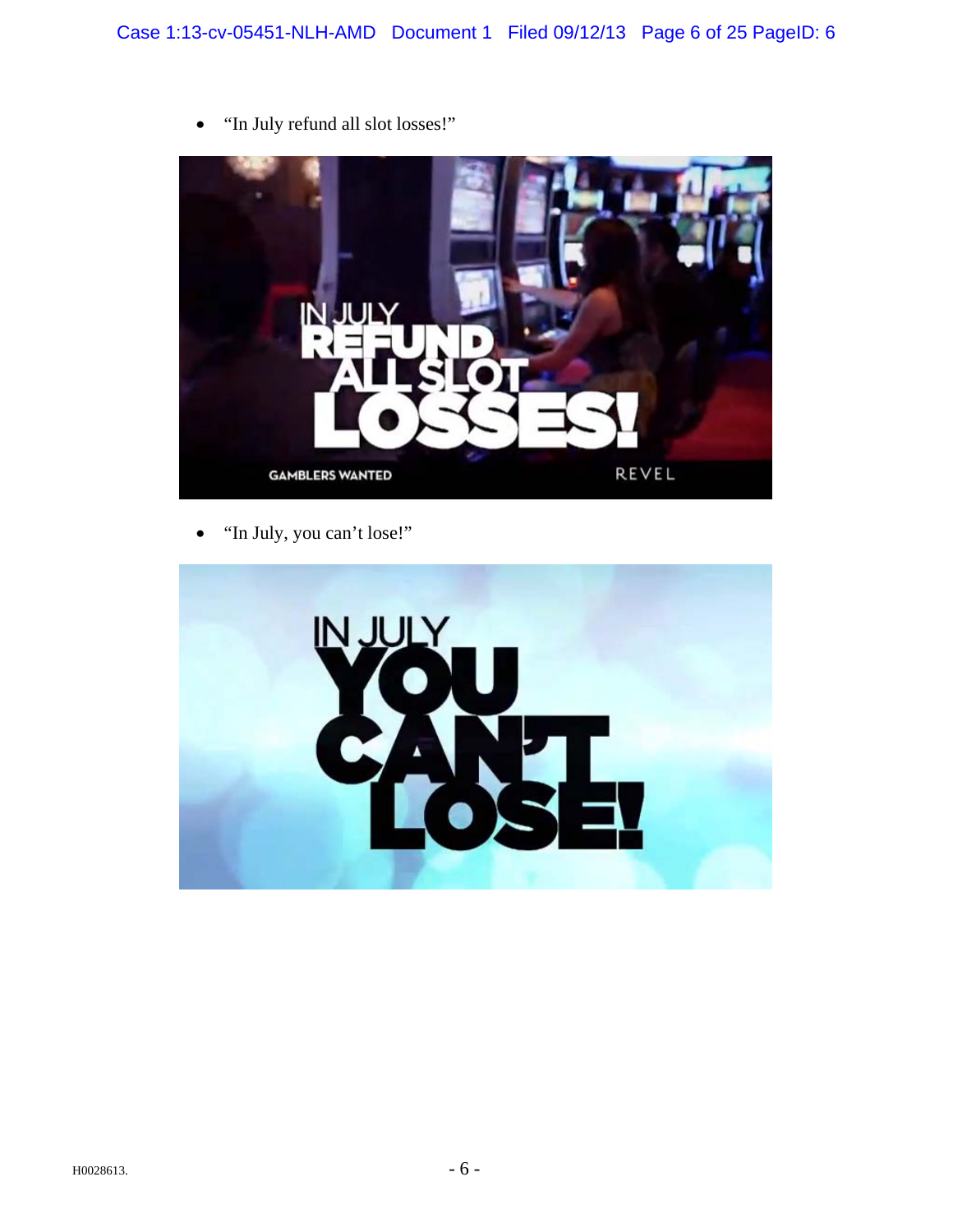$\bullet$  "All July slot losses refunded"<sup>2</sup>



(the "Advertising Statements").

20. During the month of July 2013, Plaintiffs Margaret and Nicholas Peragine traveled to the Revel Casino at 500 Boardwalk, Atlantic City, New Jersey and gambled on the slot machines in order to take advantage of Defendants' offer to "refund all slot losses."

21. Plaintiffs Margaret and Nicholas Peragine each sustained losses over the \$100 minimum after their July 2013 visits to the Revel Casino slot machines.

22. When Plaintiffs telephoned Revel to ask for a refund of their slot machine losses in July 2013, Defendants' representative informed them that Revel would not be providing cash refunds to Plaintiffs. Defendants' representative informed Plaintiffs that they would each receive a flyer in the mail that would detail the "refund" scheme.

 $2$  The fine print at the bottom of the advertisement states "Gambling Problem? Call 1-800-GAMBLER" and "Must be 21 or older. See Revel Card Desk for details."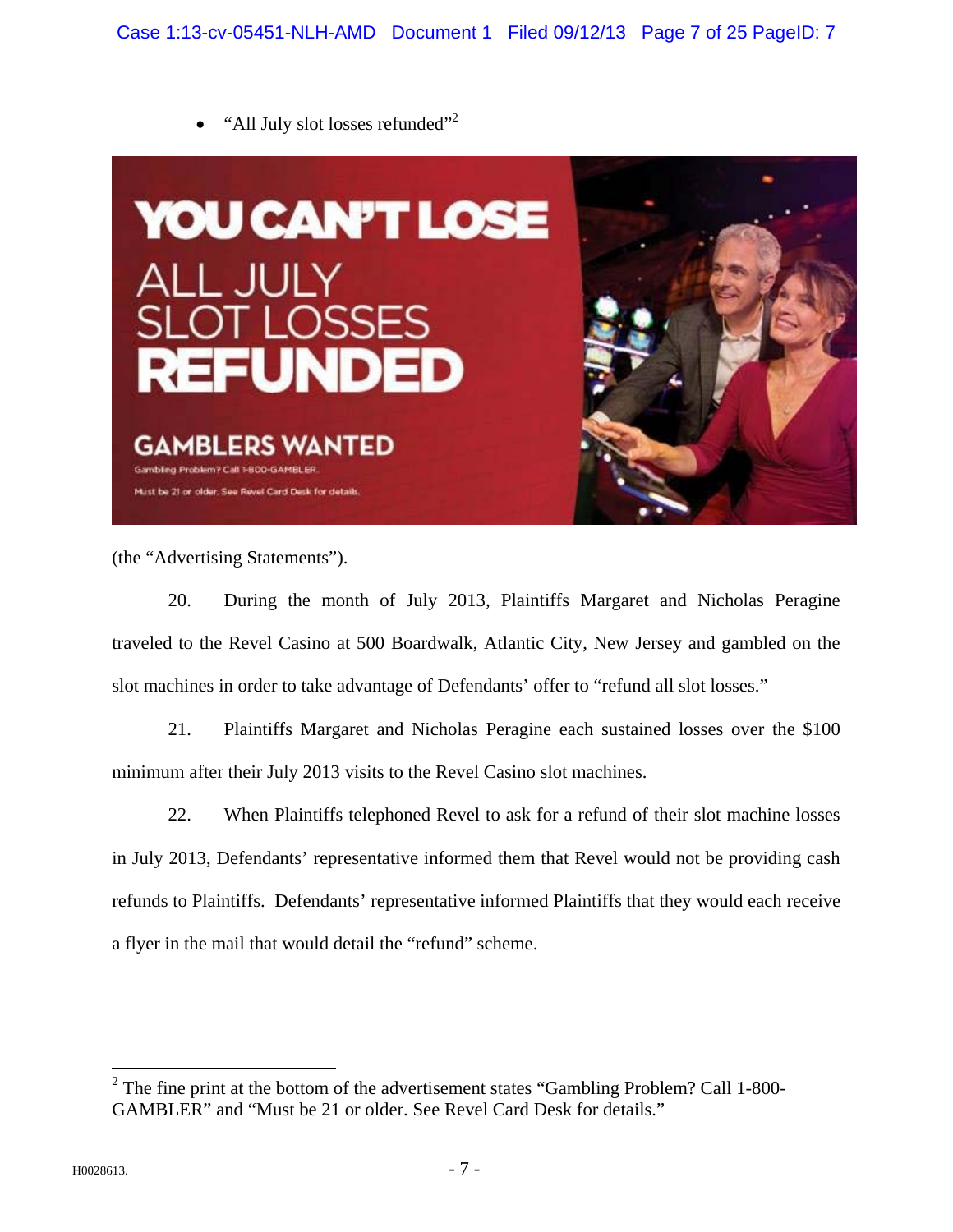#### Case 1:13-cv-05451-NLH-AMD Document 1 Filed 09/12/13 Page 8 of 25 PageID: 8

23. Defendants' representative told Plaintiffs that they would receive slot play dollars instead of cash and that the slot play dollars had no cash value and could only be used by gambling at the Revel Casino slot machines.

24. Plaintiffs received Defendants' flyer, attached as Exhibit 1 hereto, shortly thereafter. This flyer stated that Plaintiffs would receive their "refund" in the form of free slot play dollars in the amount of 5% of the total loss incurred during July 2013. In order to claim the free slot play dollars, Plaintiffs had to "Come to Revel each week to play [their] slot refund coupon."

25. None of the "Gamblers Wanted" campaign advertisements stated there were any restrictions or limitations on the Slot Refund Offer, other than that the Slot Refund Offer only applied to losses of greater than \$100 incurred during July 2013. Some, but not all, of Defendants "Gamblers Wanted" advertisements set forth other limitations and restrictions in conflicting and virtually unreadable fine print that was displayed too quickly for consumers to read and/or displayed in a font too small to be readable (the "Unreadable Fine Print").

26. The Unreadable Fine Print added limitations and restrictions to the Slot Refund Offer that: (1) was in direct and total contravention to the statements in the "Gamblers Wanted" campaign; and (2) was printed in a font size so small as to be unreadable without magnification.

27. Defendants' online press release<sup>3</sup> announcing the start of the "Gamblers Wanted" campaign included some of the Advertising Statements but made no mention of any of the limitations or restrictions contained in the Unreadable Fine Print. Defendants also failed to

<sup>3</sup> *See Revel Announces "Gamblers Wanted" Campaign: Casino to Refund All Slot Losses in July and Match All Competitor Slot Offers*, REVEL MEDIA CENTER, *available at* http://media.revelresorts.com/press-release/102/ (last visited Sept. 12, 2013).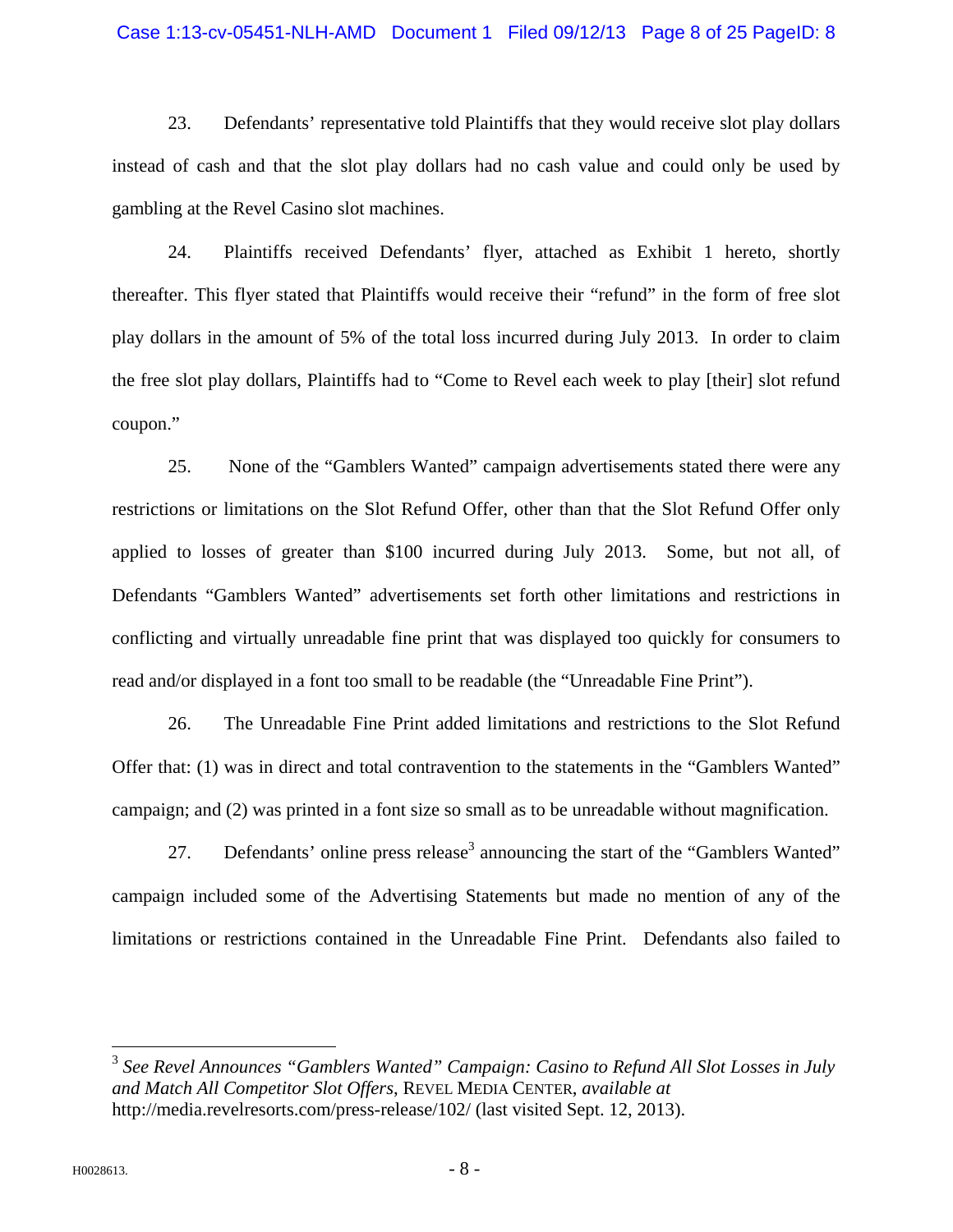#### Case 1:13-cv-05451-NLH-AMD Document 1 Filed 09/12/13 Page 9 of 25 PageID: 9

indicate that any other rules or restrictions existed and failed to provide a hyperlink or location that would allow the reader to locate any rules or restrictions on his or her own.

28. The Unreadable Fine Print was displayed for as short as 2 seconds on the bottom of television and internet video advertisements and consisted of five sentences at the bottom of the advertisement. Given the small size of the font and the 2 second display time, reading all of the Unreadable Fine Print would have been almost impossible. The contents of the Unreadable Fine Print were not read aloud to the viewer. $4$ 

29. Defendants' radio advertisements stated "If you lose, we'll give it all back" but did not mention any of the content in the Unreadable Fine Print, simply telling listeners to "See Player's Club for details."

30. Defendants' willfully hid the contents of the Unreadable Fine Print so potential customers would not know that Defendants' did not intend to "give it all back" to customers that lost money during July 2013 at Revel.

31. Defendants' willful, fraudulent, and deceptive use of the Unreadable Fine Print contributed to the Revel Casino's most profitable month ever.

32. Customers were unaware of the limitations and restrictions imposed by the Unreadable Fine Print due to Defendants' unlawful, false, deceptive, and misleading conduct that did adequately disclose the limitations and restrictions. Further, the Unreadable Fine Print was in direct contradiction with the Advertising Statements contained in the "Gamblers Wanted" marketing campaign.

33. The Unreadable Fine Print and the Slot Refund Offer are irreconcilable and, at a minimum, are likely to mislead a reasonable consumer. The Slot Refund Offer promises a

<sup>4</sup> *See* http://www.youtube.com/watch?v=9aEbyekN0sk (last visited Sept. 12, 2013).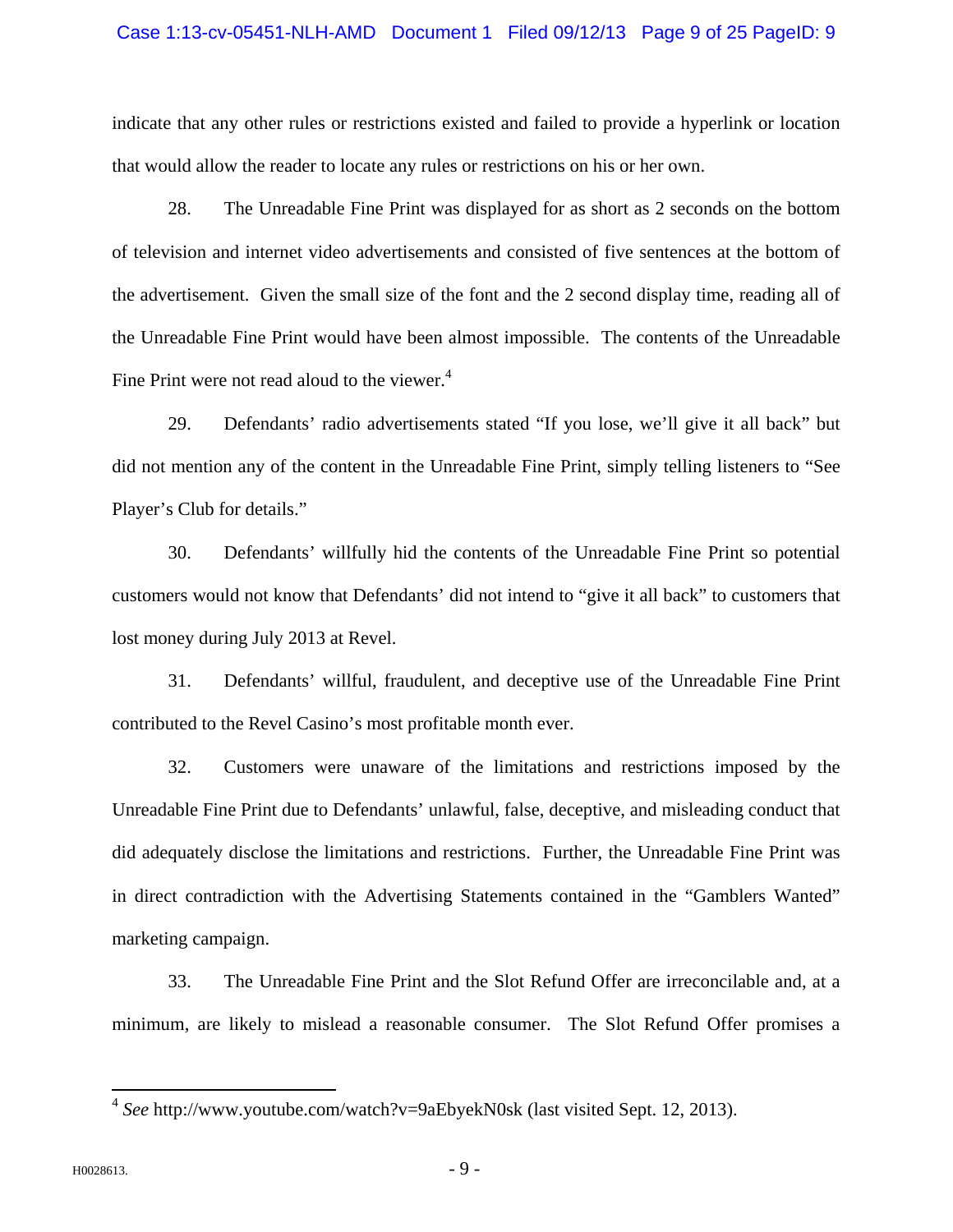#### Case 1:13-cv-05451-NLH-AMD Document 1 Filed 09/12/13 Page 10 of 25 PageID: 10

"refund" on any losses incurred during the month of July 2013, whereas the Unreadable Fine Print stated free slot play dollars would be received instead of a refund. The free slot play dollars possess no cash value and, as such, cannot be cashed out or used for anything other than to play the Revel Casino slot machines.

34. According to the Merriam-Webster dictionary, "refund" is defined as "to give or put back" or "to return (money) in restitution, repayment, or balancing of accounts."<sup>5</sup>

35. Consistent with the aforementioned definition of refund, Defendants' promised that "[i]f you lose, we'll give it all back!"

36. Defendants' Unreadable Fine Print, however, is entirely inconsistent with the definition of refund as it is not giving the customers back what they lost, not returning the customers' money, and not repaying the customers for their losses.

37. In contradiction with the definition of refund, Defendants' Unreadable Fine Print requires any slot players who suffered a net loss of over \$100 during July 2013 to travel to the Revel Casino every week for twenty consecutive weeks to qualify for the "refund." Each week, Defendants place 5% of the total loss back onto the customer's Revel Reward Card in the form of free slot play dollars.

38. Any week that a customer is unavailable to physically travel to the Revel Casino to claim his or her "refund" results in the total and permanent forfeiture of the slot play dollars for that week.

39. Once the customer has traveled back to the Revel Casino and has the "refund" placed on his or her Revel Reward Card, the only use of the slot play dollars is to gamble at the slot machines. The slot play dollars cannot be converted into cash at the Revel Casino.

<sup>5</sup> *See* http://www.merriam-webster.com/dictionary/refund. (last visited Sept. 12, 2013).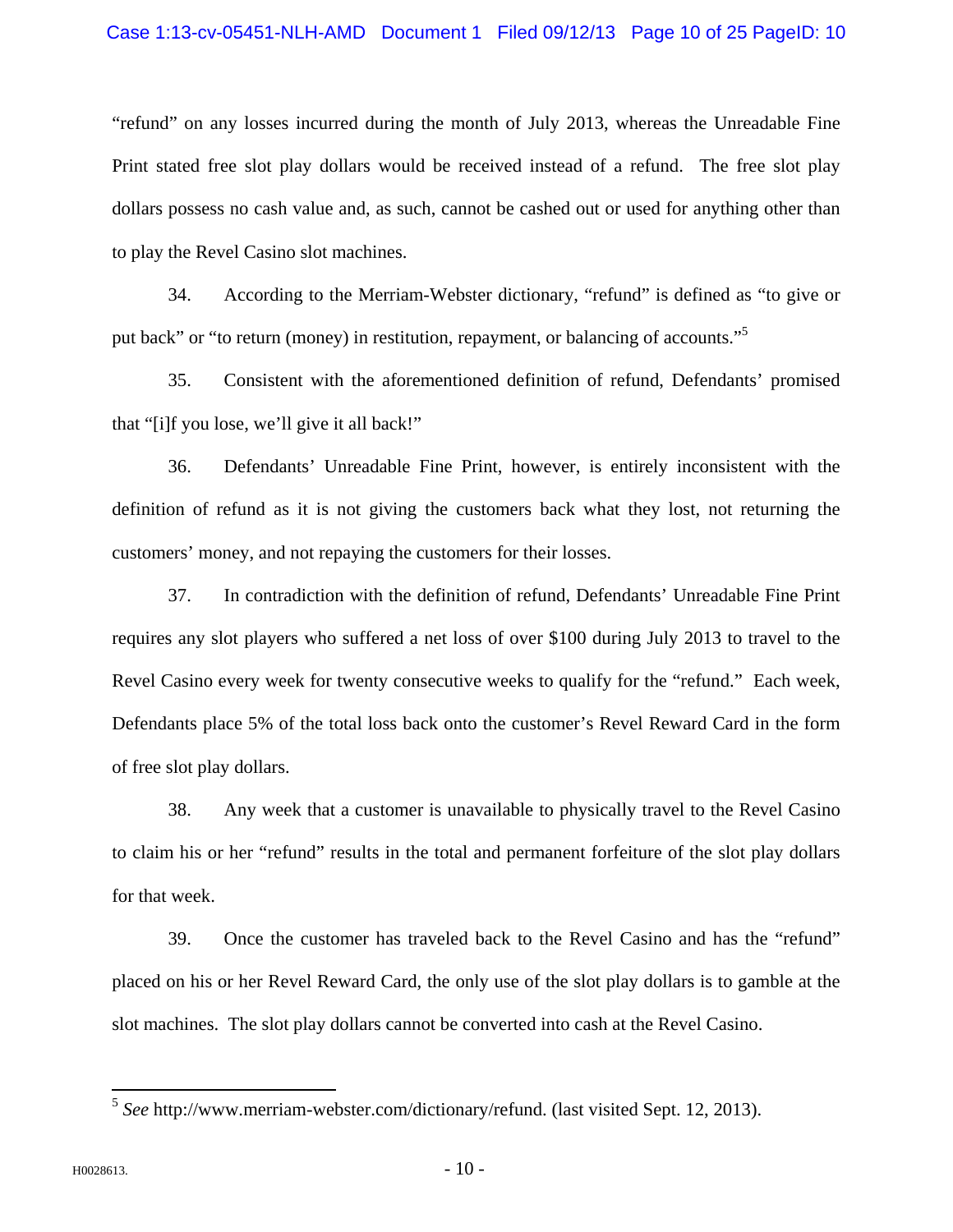#### Case 1:13-cv-05451-NLH-AMD Document 1 Filed 09/12/13 Page 11 of 25 PageID: 11

40. Defendants, before and during the "Gamblers Wanted" campaign that revealed the Slot Refund Offer, had the knowledge that many customers would be unable to return to the Revel Casino every week for *twenty consecutive weeks* to claim Defendants' "refund." With this knowledge, Defendants' promise to "give it all back" was unlawful, false, deceptive, and misleading.

41. A reasonable customer who viewed or heard Defendants' "Gamblers Wanted" advertisements would interpret such advertisements to mean that any slot losses incurred in excess of \$100 during July 2013 would be immediately refunded to the customer in either cash or a cash equivalent.

42. Defendants' purposefully created and disseminated the "Gamblers Wanted" advertisements that promised to refund slot losses during July 2013 with the intention of never fulfilling such promises.

43. Defendants' unlawful, false, deceptive, and misleading advertisements induced thousands of customers, including Plaintiffs and the putative Class, to reasonably believe any losses would be refunded in a manner consistent with the statements made in the "Gamblers Wanted" Campaign, namely that "If [they] lost, we'll give it all back!"

44. Defendants' unlawful, false, deceptive, and misleading advertisements constitute unfair methods of competition and unfair or deceptive acts or practices within the meaning of each of the aforementioned consumer protection statutes, and has caused injury Plaintiffs and the Class.

 $H0028613.$  - 11 -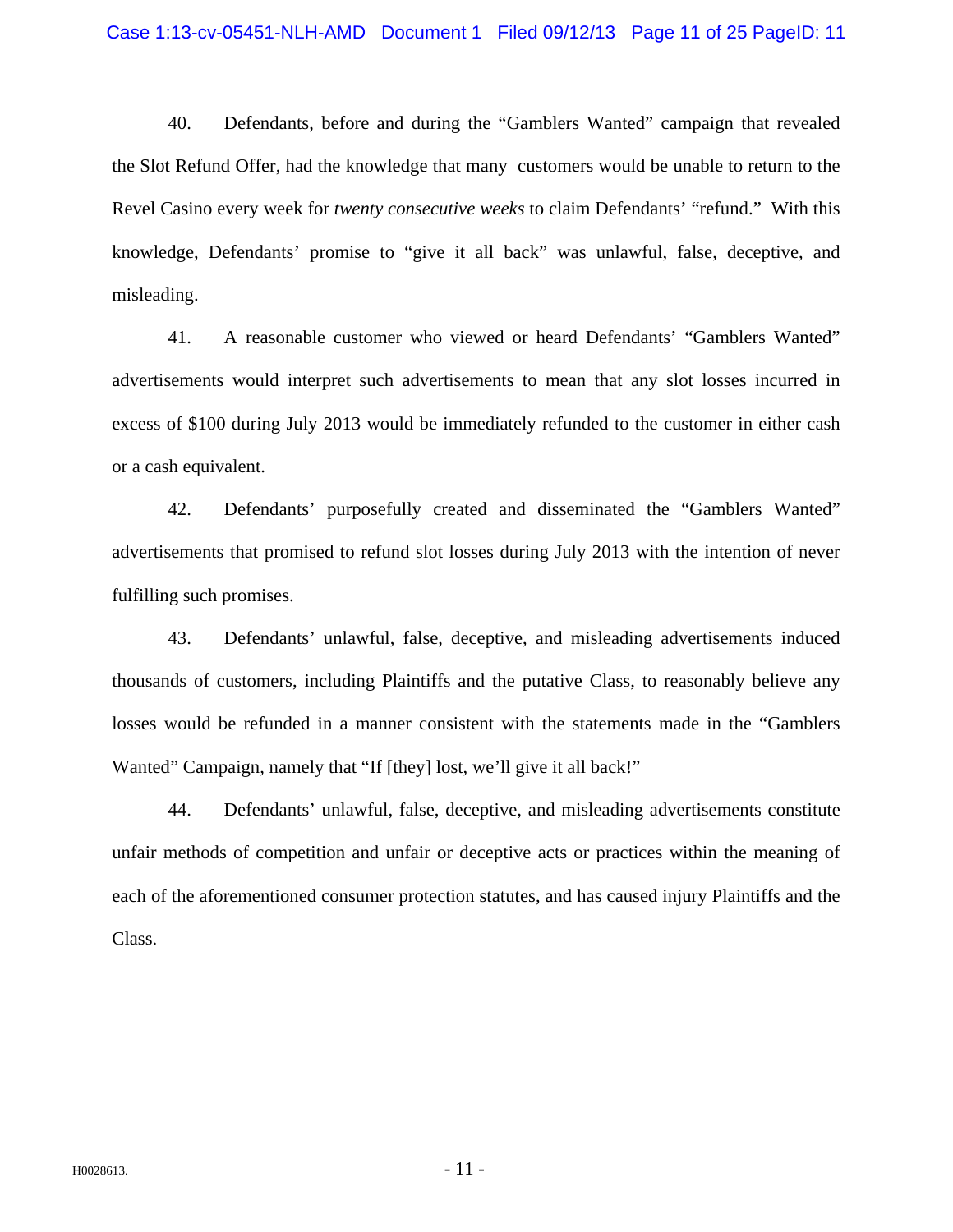## **CLASS ACTION ALLEGATIONS**

45. This action is brought on behalf of Plaintiffs, individually and as a class action,

pursuant to FED. R. CIV. P. 23(a), 23(b)(2) and/or 23(b)(3) on behalf of a nationwide class of

consumers. Specifically, the nationwide class consists of:

All persons who patronized Revel Casino and incurred losses exceeding \$100 on slot machines during the month of July 2013 (the "Nationwide Class" or "Class").

46. In the alternative to the Nationwide Class, and pursuant to FED. R. CIV. P.

 $23(c)(5)$ , Plaintiffs seek to represent the following state subclass:

All persons residing in New York who patronized Revel Casino and incurred losses exceeding \$100 on slot machines during the month of July 2013 (the "New York Class").

47. The rights of each member of the Class were violated in a similar fashion based upon Defendants' uniform actions.

48. This action has been brought and may be properly maintained as a class action for the following reasons:

a. Numerosity: Members of the Class are so numerous that their individual joinder is impracticable. Plaintiff is informed and believes, and on that basis alleges, that the proposed Class contains hundreds and perhaps thousands of members. Defendants unlawful, false, deceptive, and misleading advertisements were purposefully targeted at millions of consumers. The Class is therefore sufficiently numerous to make joinder impracticable, if not impossible. The precise number of Class members is unknown to Plaintiffs.

b. Existence and Predominance of Commons Questions of Fact and Law: Common questions of law and fact exist as to all members of the Class. These questions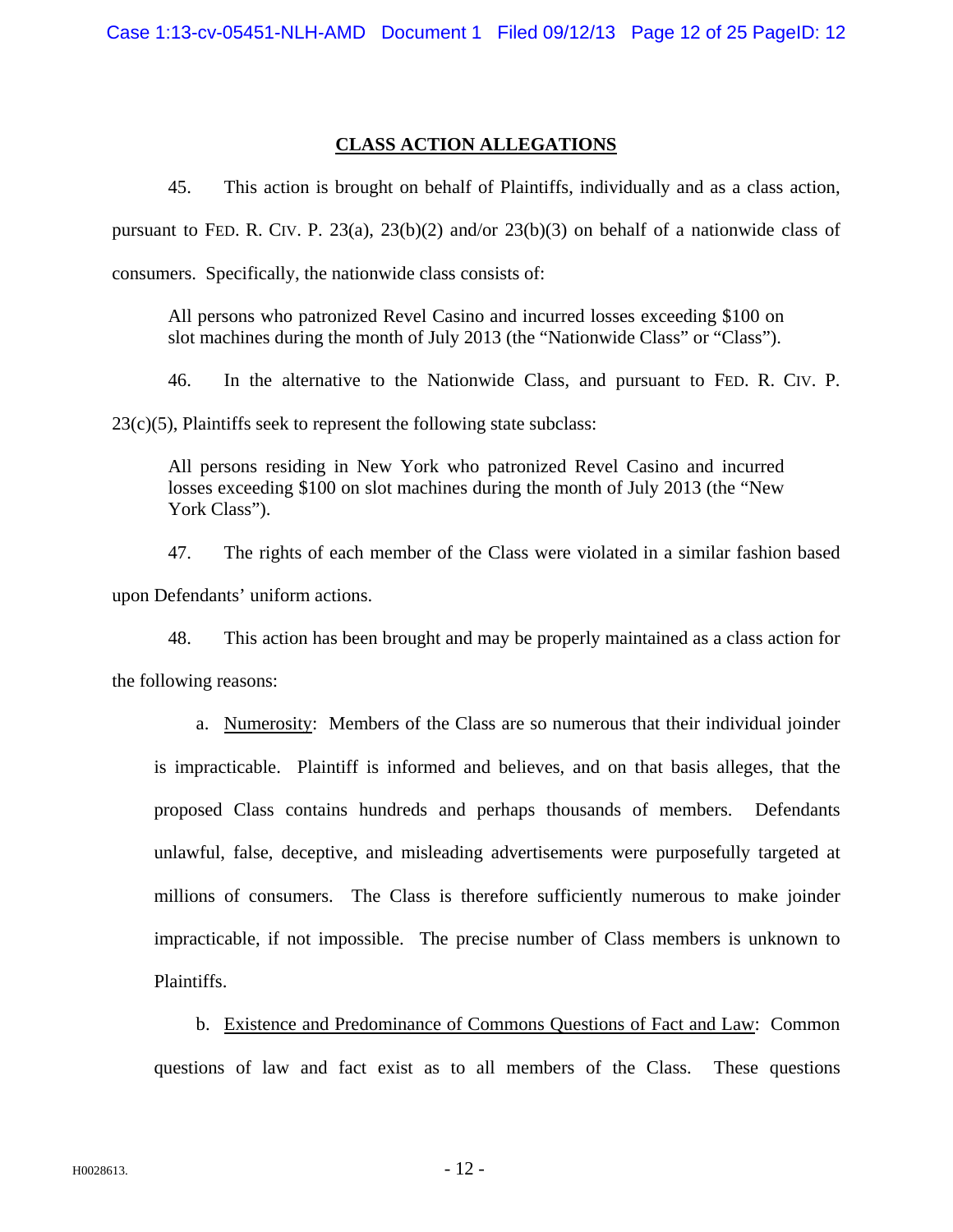predominate over the questions affecting individual Class members. These common legal and factual questions include, but are not limited to, the following:

i. Whether Defendants violated the New Jersey Consumer Fraud Act, the New Jersey Truth-in-Consumer Contract, Warranty and Notice Act, and the New York General Business Laws, by Defendants' unlawful, false, deceptive, and misleading advertisements that stated Defendants would refund all slot machine losses at the Revel Casino during July 2013.

ii. Whether Defendants' failure to refund slot losses in accordance with the Slot Refund Offer constituted a breach of contract.

iii. Whether Defendants' actions constituted an unjust enrichment for them because Defendants have received and are holding funds rightfully belonging to Plaintiffs and the Class.

iv. Whether Defendants' actions constituted a breach of the duty of good faith and fair dealing by acting in bad faith and/or with a malicious motive to deny refunds based on the contents of Defendants' Unreadable Fine Print;

- v. the appropriate nature of class-wide equitable relief; and
- vi. the appropriate measurement of restitution and/or measure of damages to award to Plaintiff and members of the Class.

These and other questions of law or fact which are common to the members of the Class predominate over any questions affecting only individual members of the Class.

c. Typicality: Plaintiffs' claims are typical of the claims of the Class since Plaintiffs were patrons of Revel Casino during July 2013 and patronized Revel based on the information broadcasted through the "Gamblers Wanted" marketing campaign, as did each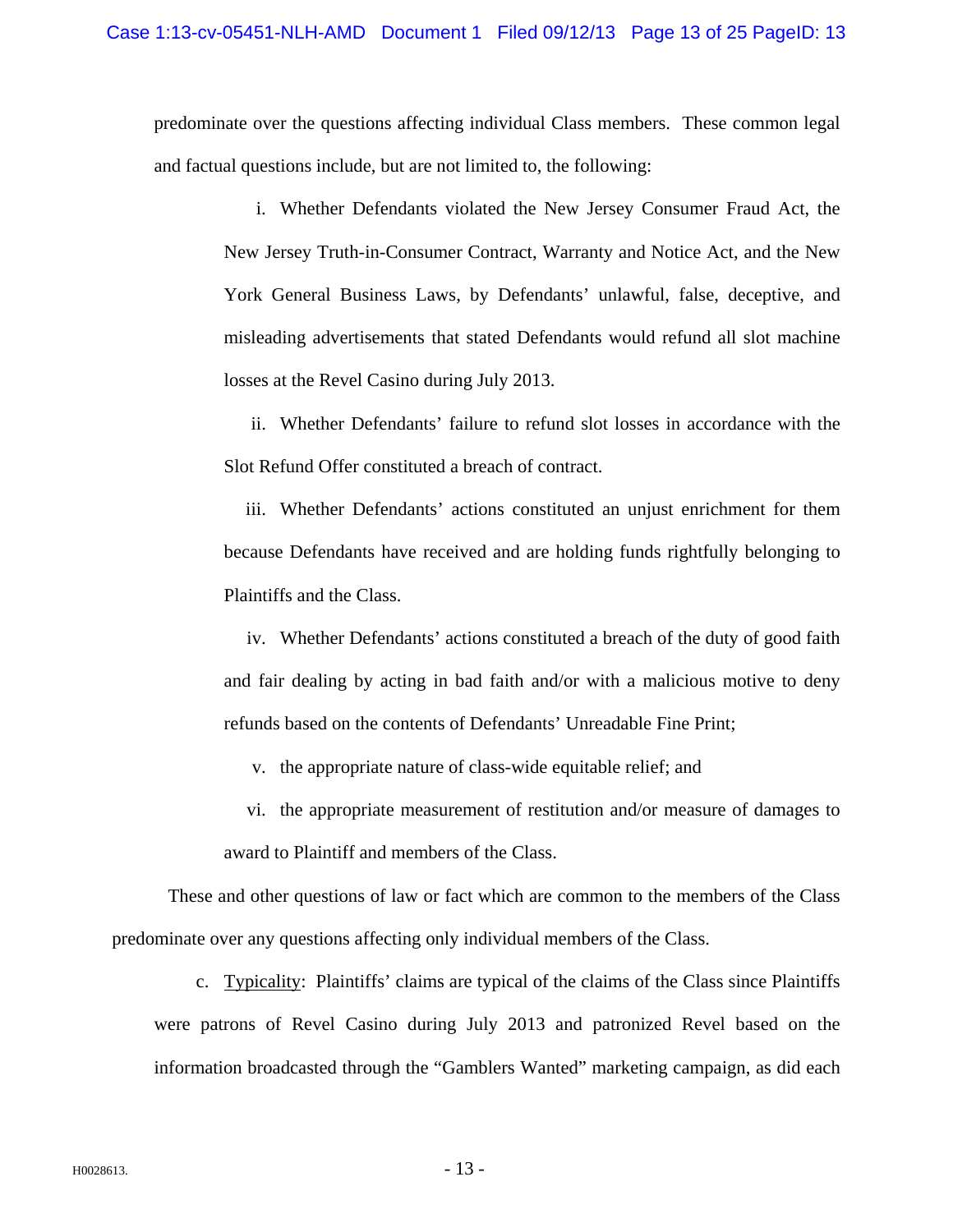member of the Class. Furthermore, Plaintiffs and all members of the Class sustained monetary and economic injuries arising out of Defendant's wrongful conduct. Plaintiffs are advancing the same claims and legal theories on behalf of themselves and all absent class members.

d. Adequacy: Plaintiffs are adequate representatives of the Class because their interests do not conflict with the interests of the Class that they seeks to represent; they have retained counsel competent and highly experienced in complex class action litigation; and they intend to prosecute this action vigorously. The interests of the Class will be fairly and adequately protected by Plaintiffs and their counsel.

e. Superiority: A class action is superior to other available means of fair and efficient adjudication of the claims of Plaintiffs and members of the Class. The injury suffered by each individual Class member is relatively small in comparison to the burden and expense of individual prosecution of the complex and extensive litigation necessitated by Defendants' conduct. It would be virtually impossible for members of the Class individually to effectively redress the wrongs done to them. Even if the members of the Class could afford such individual litigation, the court system could not. Individualized litigation presents a potential for inconsistent or contradictory judgments. Individualized litigation increases the delay and expense to all parties, and to the court system, presented by the complex legal and factual issues of the case. By contrast, the class action device presents far fewer management difficulties, and provides the benefits of single adjudication, economy of scale, and comprehensive supervision by a single court.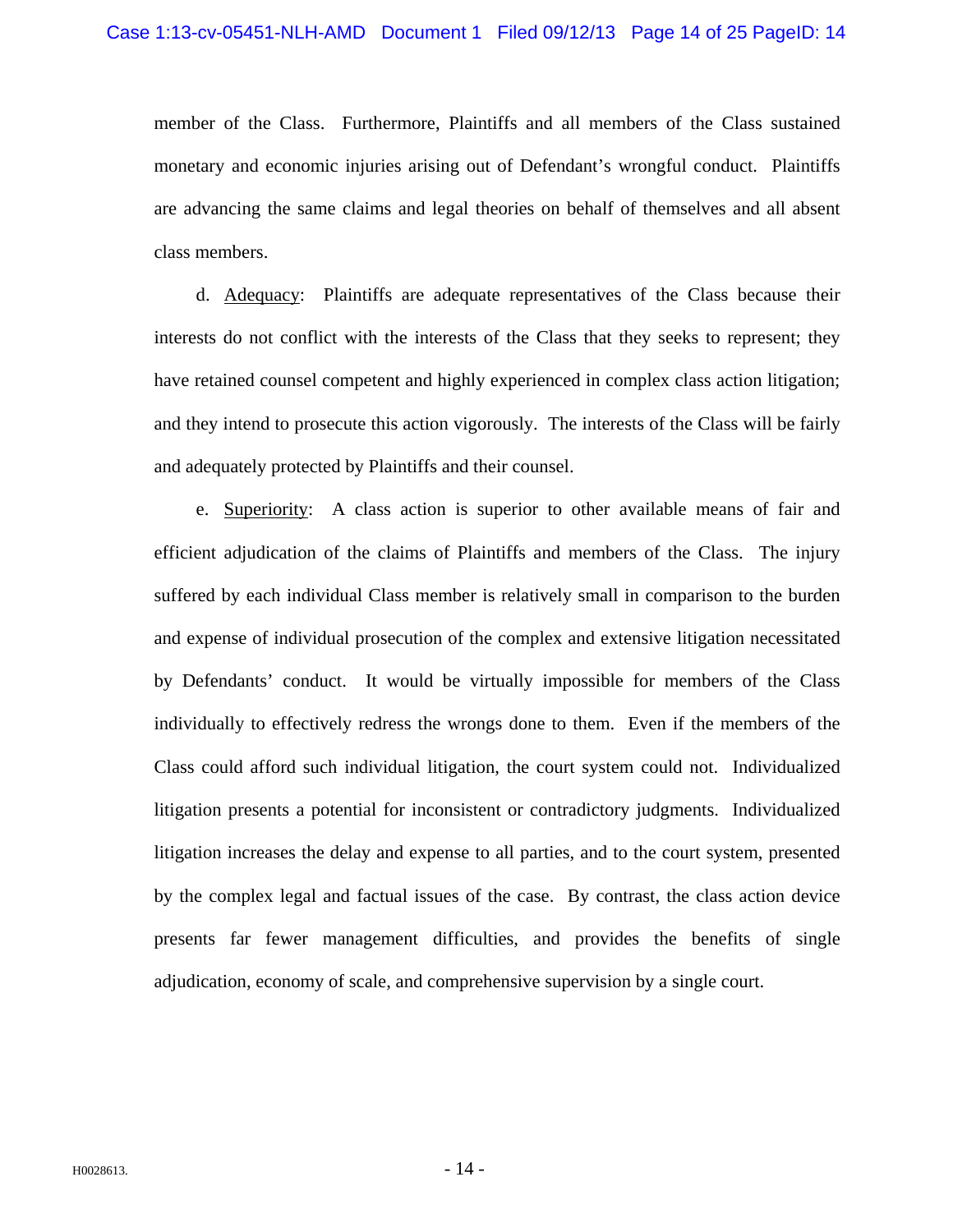f. Ascertainibility: Class members are readily ascertainable, and can be identified by Defendants' records. Upon information and belief all (or nearly all) class members had a Revel Rewards Card that has sufficient information to identify who is a class member.

- i. When signing up for a Revel Rewards Card, individuals must fill out a form that provides Revel with their first and last name, an email address, and their date of birth.<sup>6</sup>
- ii. The Revel Rewards Card allows individuals who patronize Revel to, *inter alia*, earn rewards points and receive a variety of benefits that are tied to the Revel Rewards Card.
- iii. To qualify for the Slot Refund Offer, customers were required to insert their Revel Rewards Card into the Revel slot machines before playing. Thus, all customers who qualified for the Slot Refund Offer can be identified through Revel's Reward Card database.

g. Defendant has acted, and refused to act, on grounds generally applicable to the Class, thereby making appropriate final injunctive relief with respect to the Class as a whole; and

h. In the absence of a class action, Defendant would be unjustly enriched because it would be able to retain the benefits and fruits of its wrongful conduct.

i. Application of New Jersey law to the Nationwide Class is appropriate because Revel's principal place of business is in New Jersey, Defendants' deceptive marketing scheme was designed in and emanated from New Jersey, all of the relevant transactions occurred at a casino located in New Jersey, and Defendants' scheme required consumers to

<sup>6</sup> *See Revel Card*, RevelResorts.com, *available at* http://www.revelresorts.com/revelcard (last visited Sept. 12, 2013).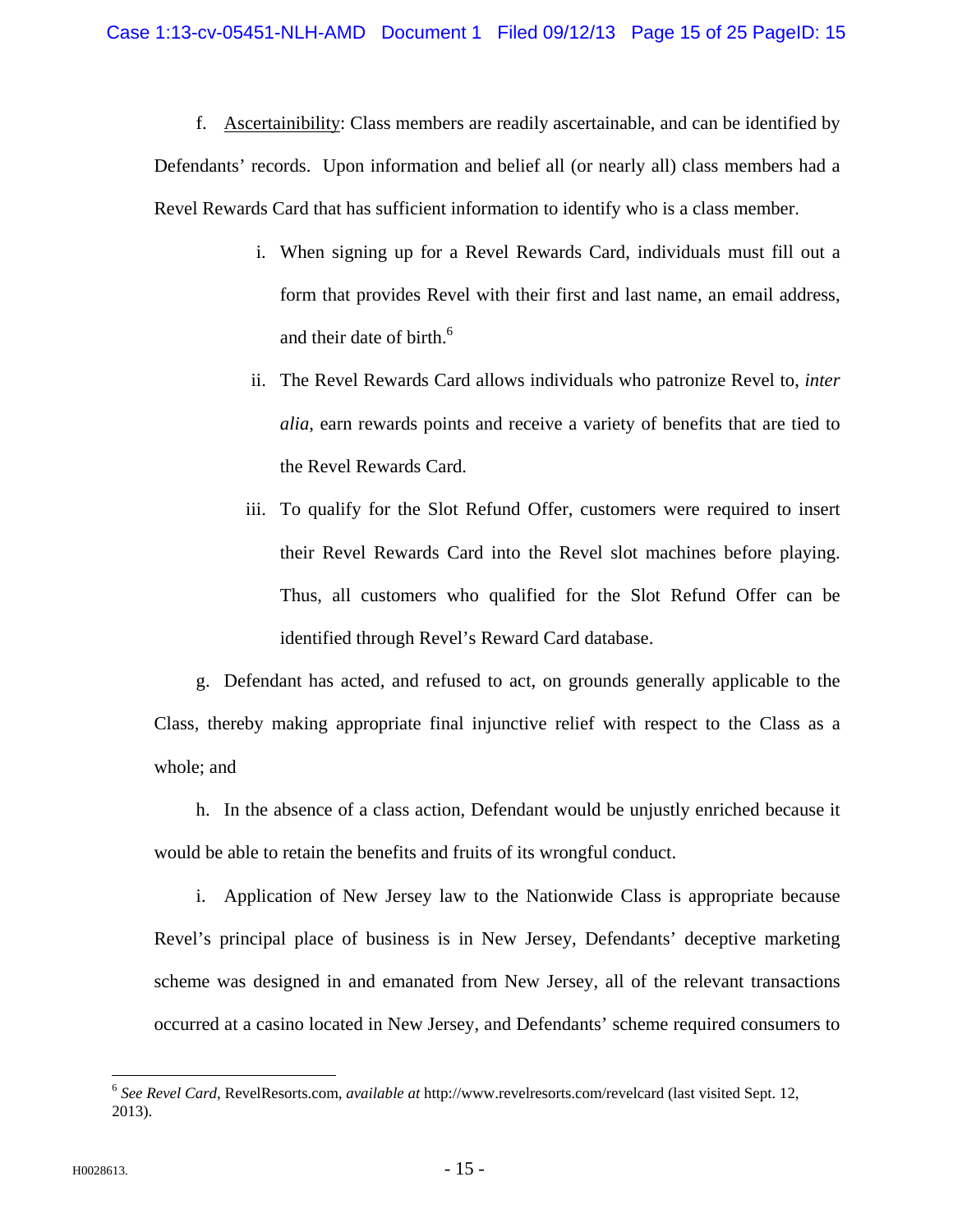Case 1:13-cv-05451-NLH-AMD Document 1 Filed 09/12/13 Page 16 of 25 PageID: 16

travel to New Jersey to participate in the "Gamblers Wanted" campaign (and then to return to New Jersey again in a futile attempt to redeem their losses).

## **VIOLATIONS ALLEGED**

## **COUNT I VIOLATIONS OF THE NEW JERSEY CONSUMER FRAUD ACT ("NJCFA") (On Behalf of the Nationwide Class)**

49. Plaintiffs and the Classes incorporate by reference each preceding and succeeding paragraph as though fully set forth at length herein.

50. Plaintiffs bring this cause of action on behalf of themselves and on behalf of the members of the Class against all Defendants.

51. The NJCFA was enacted to protect citizens from deceptive, fraudulent, and misleading commercial practices and makes such practices unlawful.

52. The aforementioned unlawful, false, deceptive, and misleading advertisements by Defendants constitute a violation of N.J. STAT. ANN. § 56:8-2 because Defendants made affirmative misrepresentations regarding the terms of the Slot Refund Offer.

53. The aforementioned unlawful, false, deceptive, and misleading advertisements by Defendants constitute a violation of N.J. STAT. ANN. § 56:8-2 because Defendants knowingly omitted and concealed material facts regarding the terms of the Slot Refund Offer and Defendants knew that others would rely on such omissions and concealments.

54. The aforementioned unlawful, false, deceptive, and misleading advertisements by Defendants constitute a violation of N.J. ADMIN. CODE  $\S$  13:45A-9.2(a)(5) because the advertisements were not "set forth in a type size and style that is clear and conspicuous relative to the other type sizes and styles used in the advertisement."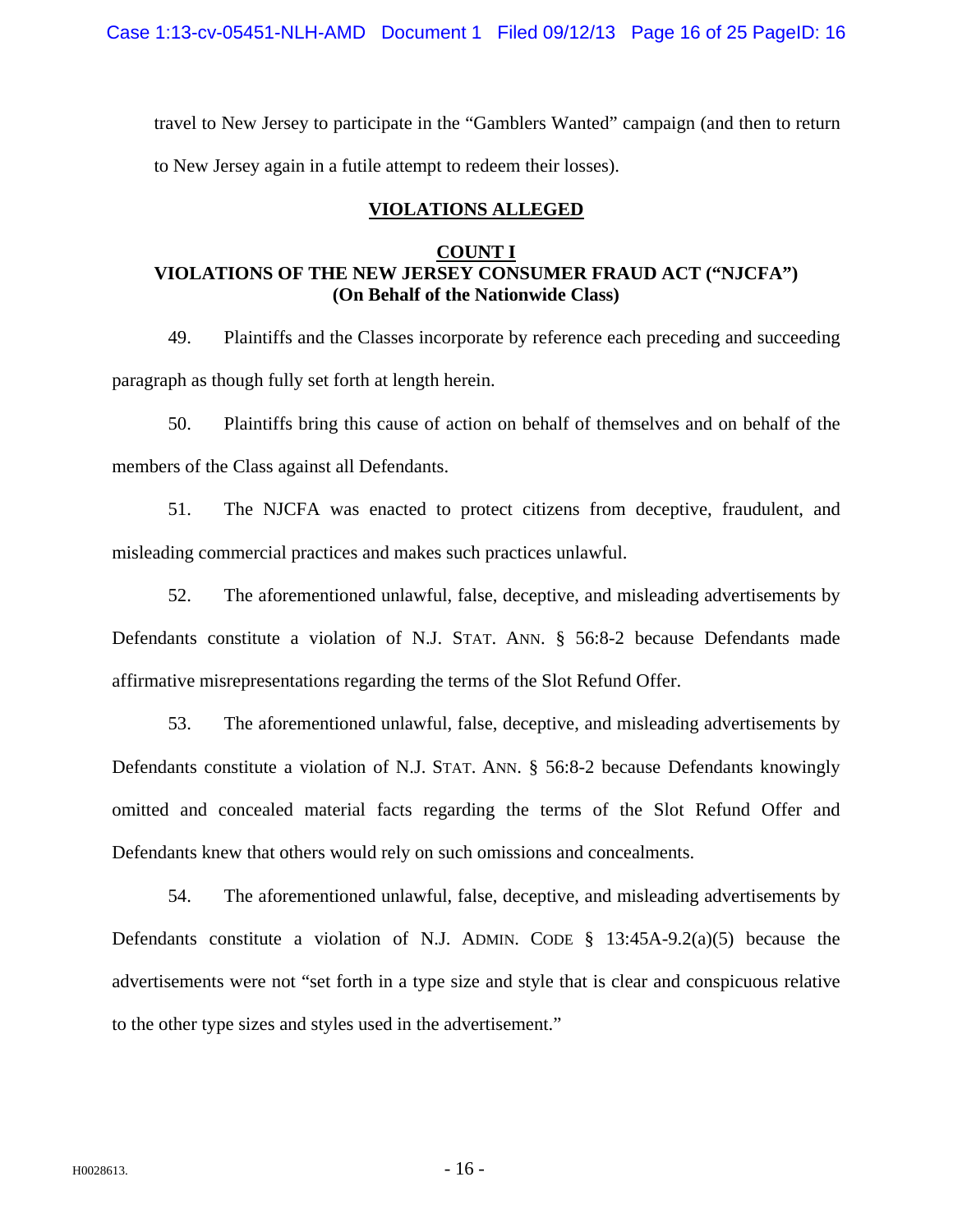55. The aforementioned unlawful, false, deceptive, and misleading advertisements by Defendants constitute a violation of N.J. ADMIN. CODE  $\S$  13:45A-9.2(a)(9) because the advertisements were a "false or misleading representation of facts concerning the reasons for, existence or amounts of price reductions, [and] the nature of an offering."

56. Defendants' advertisements also violated the NJCFA because they contained materially misleading (and false) statements, and omitted material information.

57. As a result of Defendants' conduct, Plaintiffs and Class Members have suffered an ascertainable loss in the form of direct monetary losses.

58. A causal relationship exists between Defendants' unlawful, false, deceptive, and misleading conduct and the Plaintiffs' and the putative Classes' injuries, including, but not limited to, the amount of money lost at the Revel Casino slot machines during July 2013. Had Defendants' not engaged in the aforementioned deceptive conduct, Plaintiffs and the putative Classes would not have gambled at Revel Casino or would have gambled less at Revel Casino.

59. Notice of this lawsuit has been provided to the New Jersey Attorney General as required by N.J. STAT. ANN. § 56:8-20.

#### **COUNT II**

## **VIOLATIONS OF THE NEW JERSEY TRUTH-IN-CONSUMER CONTRACT, WARRANTY AND NOTICE ACT, N.J. STAT. ANN. § 56:12 et seq. ("TCCWNA") (On Behalf of the Nationwide Class)**

60. Plaintiffs and the Classes incorporate by reference each preceding and succeeding paragraph as though fully set forth at length herein.

61. Plaintiffs bring this cause of action on behalf of themselves and on behalf of the members of the Class against all Defendants.

62. The aforementioned unlawful, false, deceptive, and misleading advertisements by Defendants constitute a violation of N.J. STAT. ANN. § 56:12-2 because the advertisements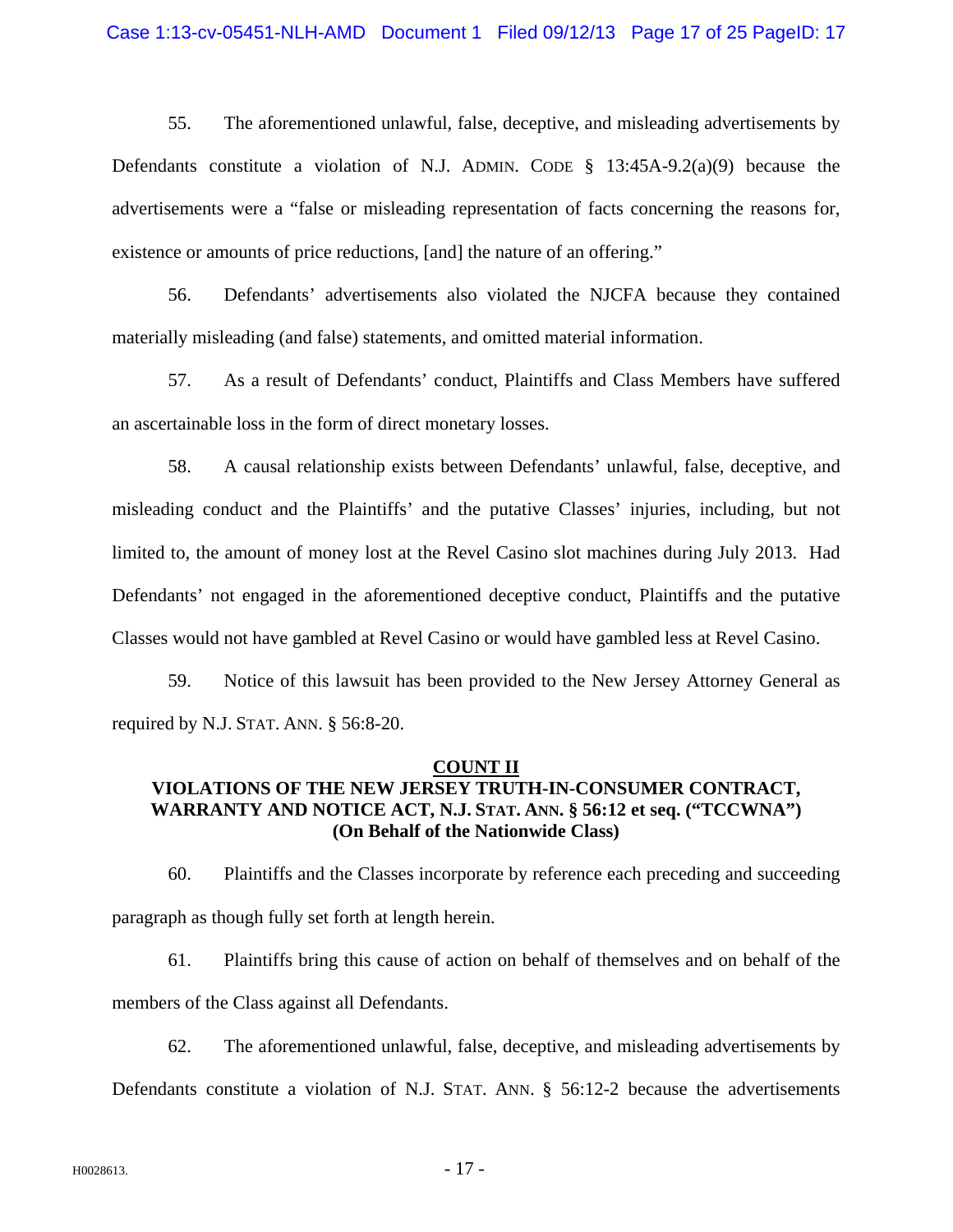constituted a binding contract with Plaintiffs and the Class and the terms of such contracts were not "written in a simple, clear, understandable and easily readable way."

63. The TCCWNA entitles Plaintiffs and the Classes to recover their slot machine losses incurred at the Revel Casino during July 2013, together with one hundred dollars each and reasonable attorney's fees and court costs pursuant to N.J. STAT. ANN. § 56:12-17.

64. As a result of Defendants' conduct, Plaintiffs and Class members have suffered an ascertainable loss in the form of direct monetary losses.

65. A causal relationship exists between Defendants' unlawful, false, deceptive, and misleading conduct and the Plaintiffs' and the putative Classes' injuries, including, but not limited to, the amount of money lost at the Revel Casino slot machines during July 2013. Had Defendants' not engaged in the aforementioned deceptive conduct, Plaintiffs and the putative Classes would not have gambled at Revel Casino or would have gambled less at Revel Casino.

## **COUNT III VIOLATIONS OF THE NEW YORK GENERAL BUSINESS LAW § 349 (On Behalf of the New York Class)**

66. Plaintiffs and the Classes incorporate by reference each preceding and succeeding paragraph as though fully set forth herein.

67. Plaintiffs bring this cause of action on behalf of themselves and on behalf of the members of the Class against all Defendants.

68. The aforementioned unlawful, false, deceptive, and misleading advertisements by Defendants constitute a violation of N.Y. GEN. BUS. § 349 because the advertisements constituted "[d]eceptive acts or practices in the conduct of any business, trade or commerce."

69. As a result of Defendants' conduct, Plaintiffs and Class members have suffered an ascertainable loss in the form of direct monetary losses.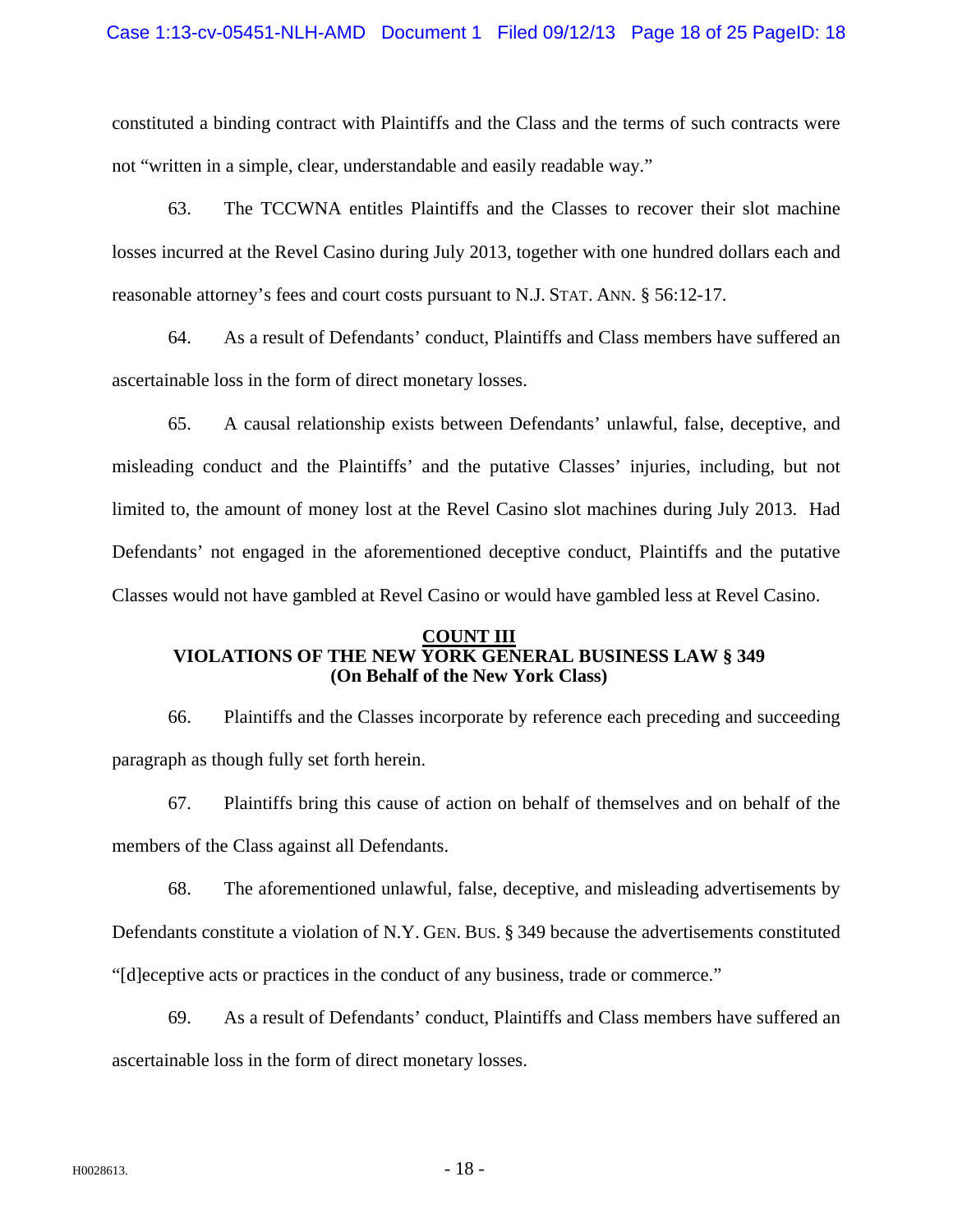70. A causal relationship exists between Defendants' unlawful, false, deceptive, and misleading conduct and Plaintiffs' and the putative Classes' injuries, including, but not limited to, the amount of money lost at the Revel Casino slot machines during July 2013. Had Defendants' not engaged in the aforementioned deceptive conduct, Plaintiffs and the putative Classes would not have gambled at Revel Casino or would have gambled less at Revel Casino.

## **COUNT IV VIOLATIONS OF THE NEW YORK GENERAL BUSINESS LAW § 350 (On Behalf of the New York Class)**

71. Plaintiffs and the Classes incorporate by reference each preceding and succeeding paragraph as though fully set forth herein.

72. Plaintiffs bring this cause of action on behalf of themselves and on behalf of the members of the Class against all Defendants.

73. The aforementioned unlawful, false, deceptive, and misleading advertisements by Defendants constitute violations of N.Y. GEN. BUS. § 350 because the advertisements constituted "[f]alse advertising in the conduct of any business, trade, or commerce."

74. As a result of Defendants' conduct, Plaintiffs and Class members have suffered an ascertainable loss in the form of direct monetary losses which range from a few hundred dollars to a few thousand dollars each.

75. A causal relationship exists between Defendants' unlawful, false, deceptive, and misleading conduct and the Plaintiffs' and the putative Classes' injuries, including, but not limited to, the amount of money lost at the Revel Casino slot machines during July 2013. Had Defendants' not engaged in the aforementioned deceptive conduct, Plaintiffs and the putative Classes would not have gambled at Revel Casino or would have gambled less at Revel Casino.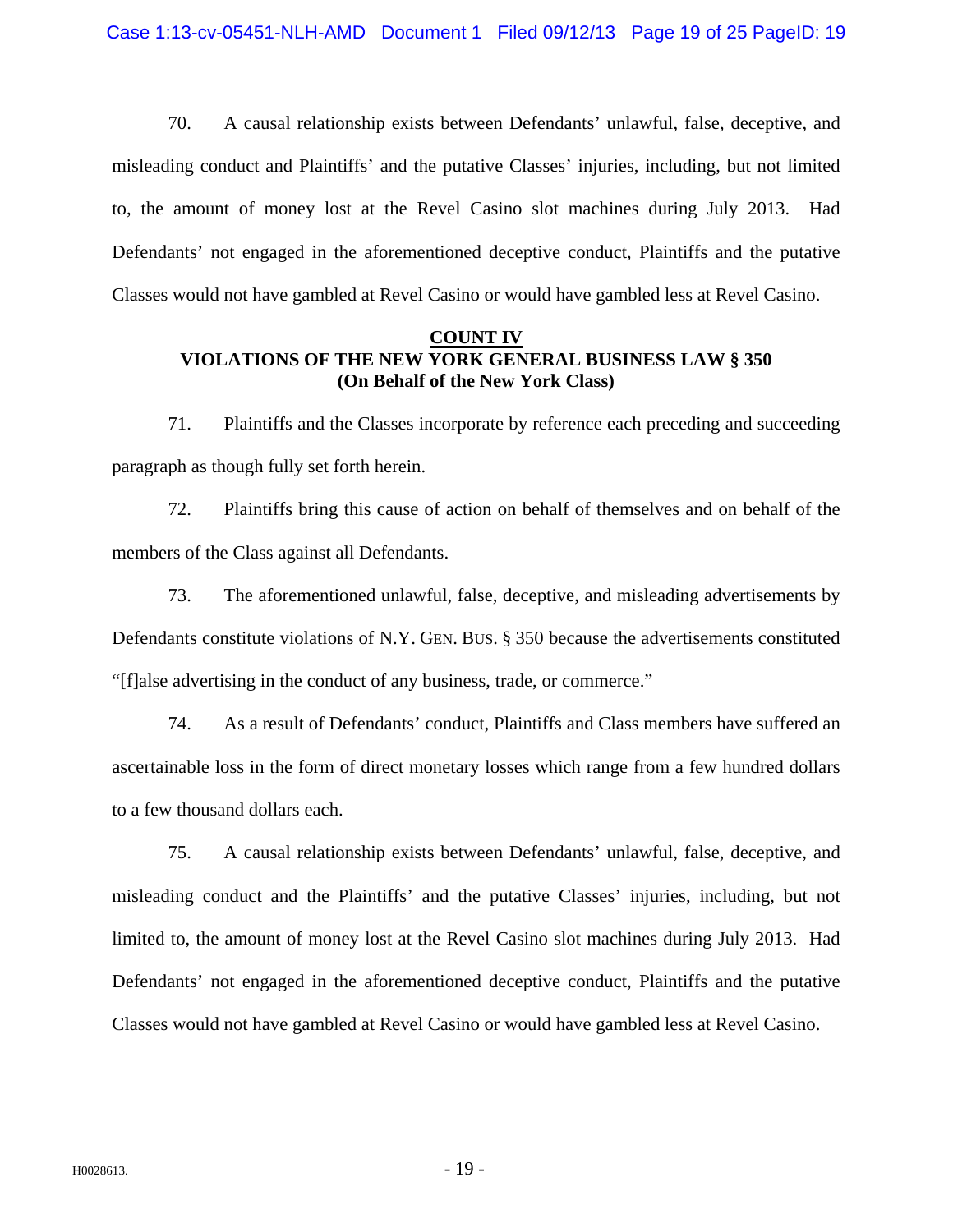## **COUNT V BREACH OF CONTRACT (On Behalf of the Nationwide Class or, Alternatively, the New York Class)**

76. Plaintiffs and the Classes incorporate by reference each preceding and succeeding paragraph as though fully set forth herein.

77. Plaintiffs bring this cause of action on behalf of themselves and on behalf of the members of the Class against all Defendants.

78. Defendants' "Gamblers Wanted" campaign and Slot Refund Offer constituted a contract offer whereby Plaintiffs and Class members were solicited to go to Revel Casino in July 2013 and gamble on Defendants' slot machines and, if done, any losses would be returned to the Plaintiffs and Class members because "If you lose, [Defendants] give it all back!"

79. Defendants' offer was invited to be accepted through playing the Revel Casino slot machines during July 2013.

80. Plaintiffs and the Class members accepted Defendants' offer by gambling on Revel Casino's slot machines during July 2013 and sustaining losses of over \$100, creating a legally enforceable agreement between Defendants and Plaintiffs and the Class members. Thus, to the extent it is required, Plaintiffs substantially performed the contract.

81. Plaintiffs and the Class members incurred slot machine losses at Revel Casino during July 2013 that exceed \$100; however, Defendants failed to refund the slot losses in accordance with the "Gamblers Wanted" marketing campaign and the Slot Refund Offer, and in violation of the parties' agreement.

82. As a result of Defendants' failure to refund the aforementioned slot losses incurred by Plaintiffs and the Class members during July 2013, Defendants breached the legally enforceable agreement between the parties.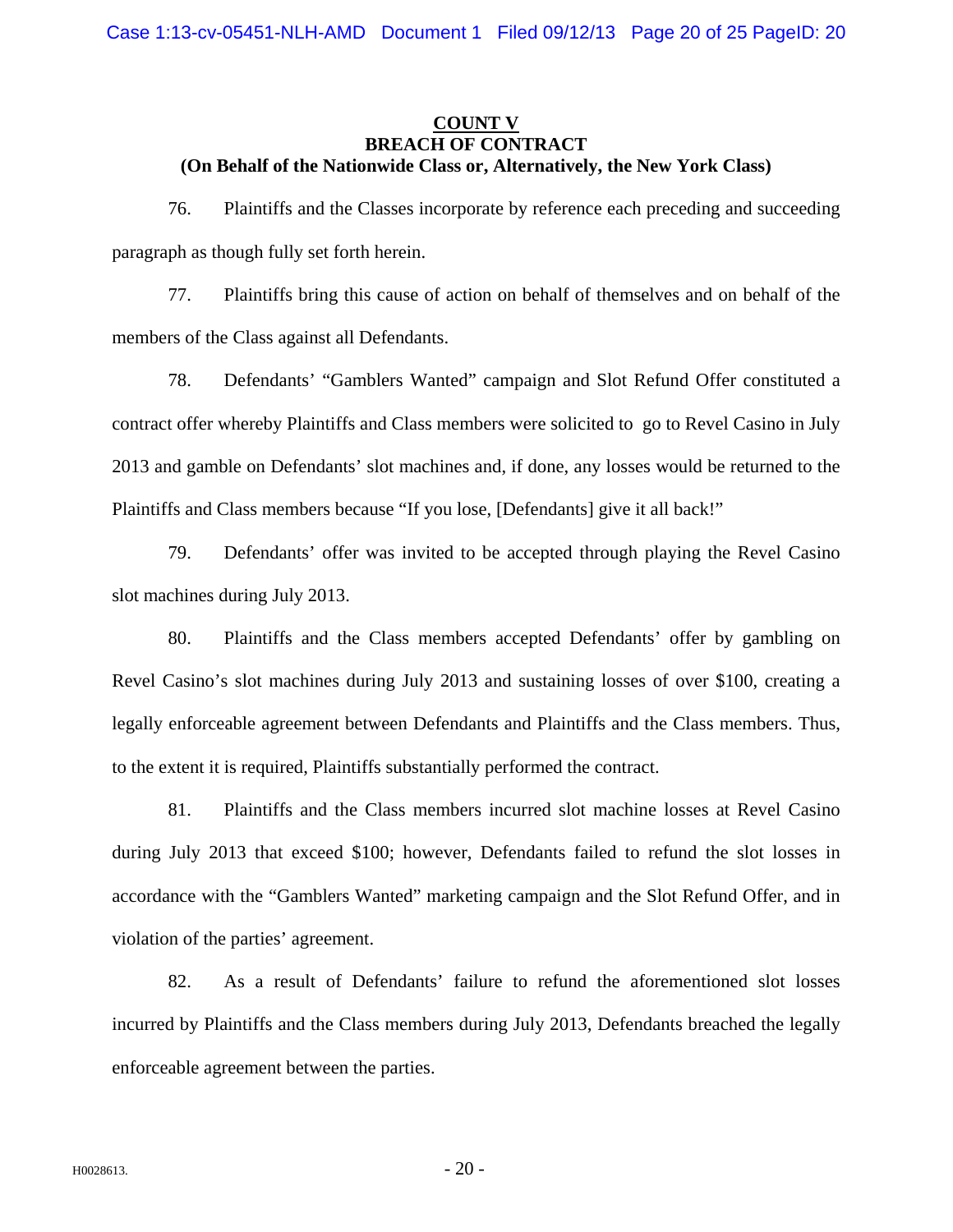83. As a result of Defendants' conduct, Plaintiffs and Class members have suffered an ascertainable loss in the form of direct monetary losses.

84. A causal relationship exists between Defendants' breach of contract and the Plaintiffs' and the putative Classes' injuries, including, but not limited to, the amount of money lost at the Revel Casino slot machines during July 2013.

#### **COUNT VI UNJUST ENRICHMENT (On Behalf of the Nationwide Class or, Alternatively, the New York Class)**

85. Plaintiffs and the Classes incorporate by reference each preceding and succeeding paragraph as though fully set forth herein.

86. Plaintiffs bring this cause of action on behalf of themselves and on behalf of the members of the Class against all Defendants. This claim is plead in the alternative to Plaintiffs' contract claims, pursuant to FED. R. CIV. P. 8.

87. Plaintiffs and Class members conferred a tangible economic benefit upon Defendants by patronizing the Revel Casino slot machines during July 2013. Plaintiffs and Class members would not have gambled at the Revel Casino slot machines, or would have gambled less, had they known that Defendants' had no intention of refunding their monies in accordance with the Slot Refund Offer.

88. Failing to require Defendants to provide remuneration under these circumstances would result in Defendants being unjustly enriched at the expense of Plaintiffs and the Class members.

89. Defendants' retention of the benefit conferred upon them by Plaintiffs and members of the Class would be unjust and inequitable.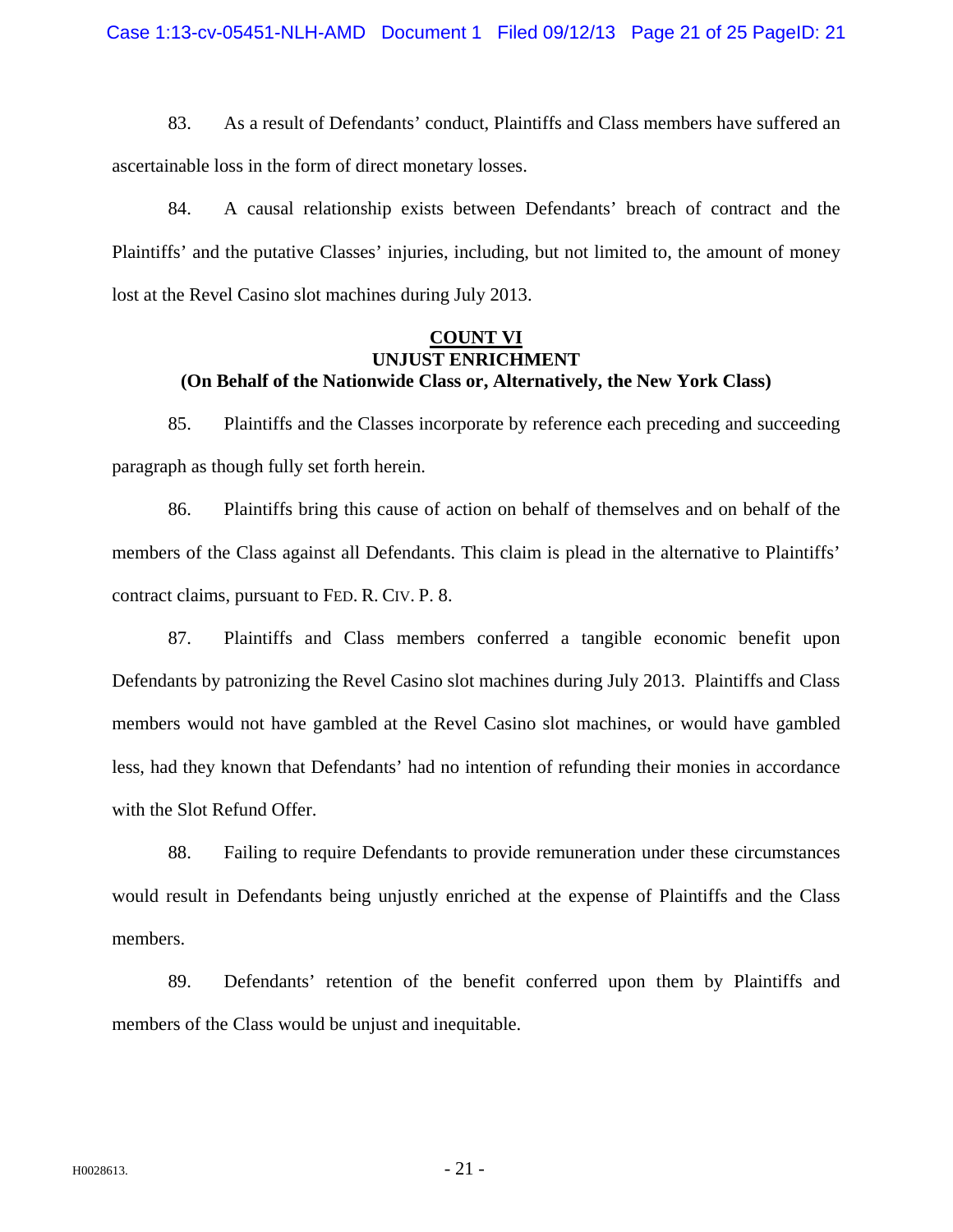## **COUNT VII BREACH OF THE DUTY OF GOOD FAITH AND FAIR DEALING (On Behalf of the Nationwide Class or, Alternatively, the New York Class)**

90. Plaintiffs and the Classes incorporate by reference each preceding and succeeding paragraph as though fully set forth herein.

91. Plaintiffs bring this cause of action on behalf of themselves and on behalf of the members of the Class against all Defendants.

92. Every contract in New Jersey contains an implied covenant of good faith and fair dealing. The implied covenant of good faith and fair dealing is an independent duty and may be breached even if there is no breach of a contract's express terms.

93. Defendants breached the covenant of good faith and fair dealing by, *inter alia*, failing to properly notify and adequately disclose to Plaintiffs and Class members the contents of Defendants' Unreadable Fine Print.

94. The Defendants acted in bad faith and/or with a malicious motive to deny the Plaintiffs and Class members the benefit of the bargain originally intended by the parties, thereby causing them monetary injury.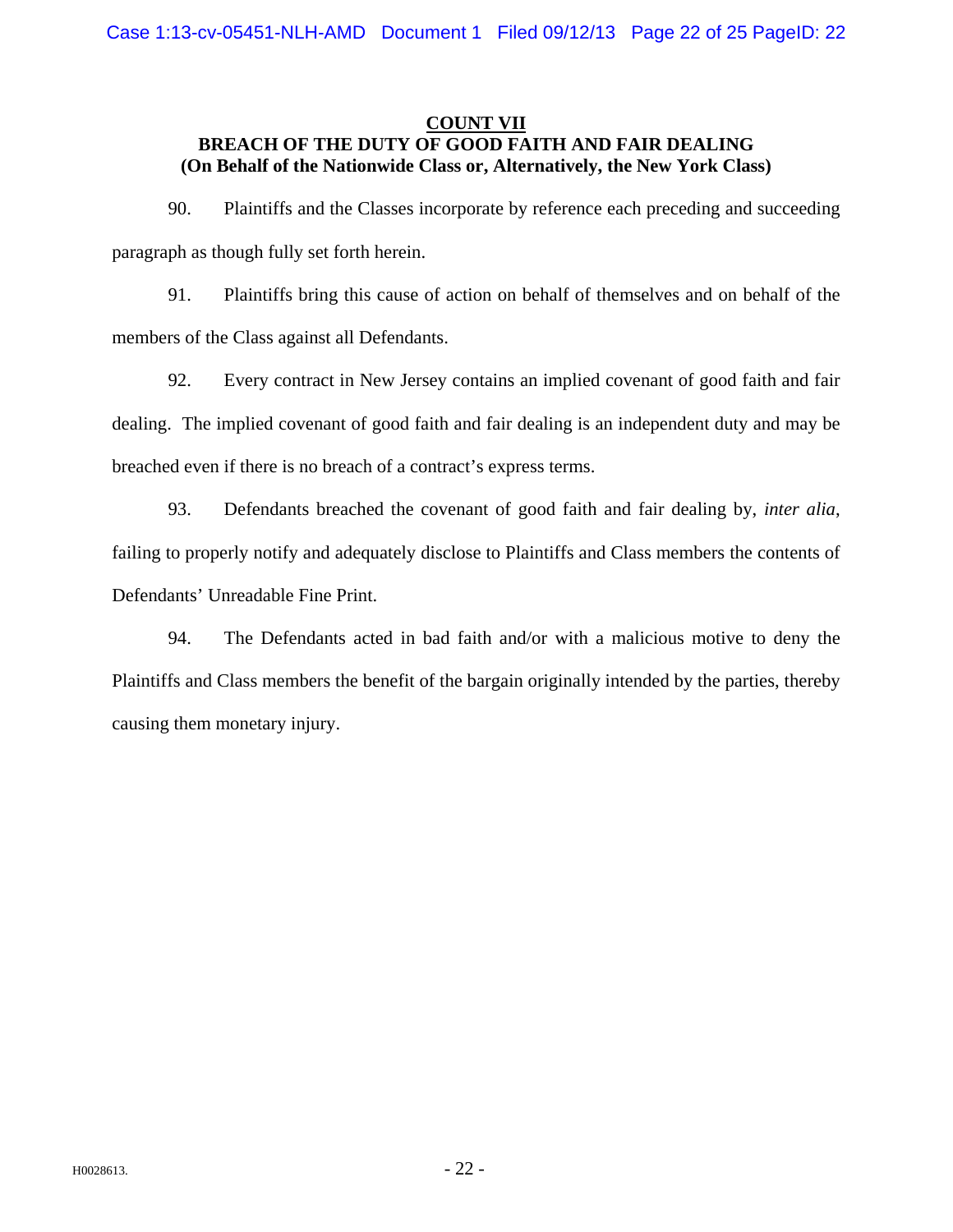#### **PRAYER FOR RELIEF**

 WHEREFORE, Plaintiffs pray, on behalf of themselves and members of the Class, that this Court:

- A. determine that the claims alleged herein may be maintained as a class action under Rule  $23(a)$ , (b)(2), and/or (b)(3) of the Federal Rules of Civil Procedure, and issue order certifying the Class as defined above;
- B. award all actual, general, special, incidental, statutory, punitive and consequential damages to which Plaintiffs and Class members are entitled;
- C. award pre-judgment and post-judgment interest on such monetary relief;
- D. grant appropriate injunctive and/or declaratory relief as the Court may deem reasonable;
- E. award reasonable attorneys' fees and costs; and grant such further and other relief that this Court deems appropriate.

## **JURY DEMAND**

Plaintiffs, on behalf of themselves and the putative class, demand a trial by jury on all issues so triable.

Dated: September ----, 2013 Respectfully submitted,

 By: *//s// Joseph G. Sauder*  CHIMICLES & TIKELLIS LLP Joseph G. Sauder Matthew D. Schelkopf Benjamin F. Johns One Haverford Centre 361 West Lancaster Avenue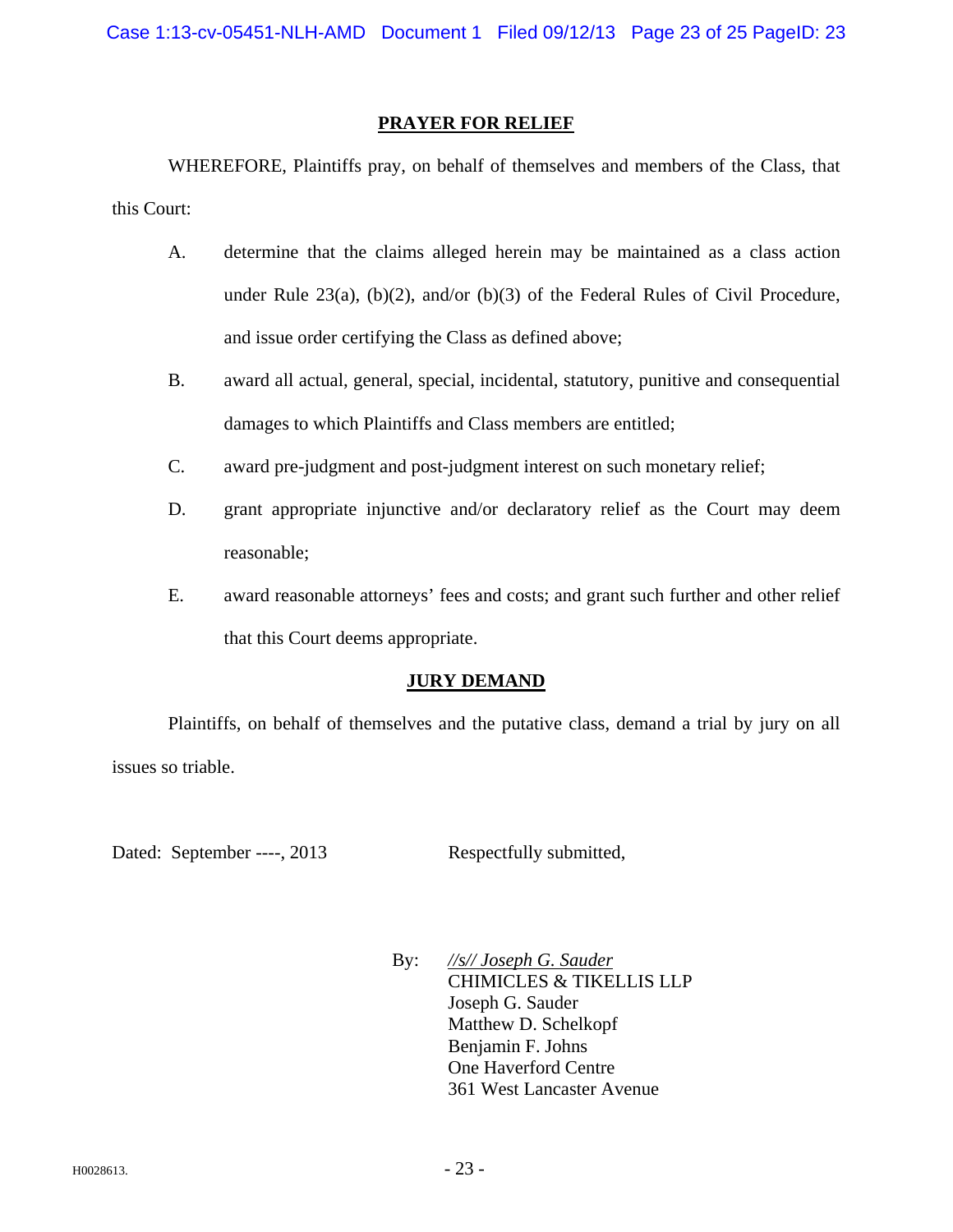Haverford, PA 19041 Telephone: (610) 642-8500 Facsimile: (610) 649-3633 E-mail: JosephSauder@chimicles.com MatthewSchelkopf@chimicles.com BFJ@chimicles.com

*Counsel for Plaintiffs and the Class*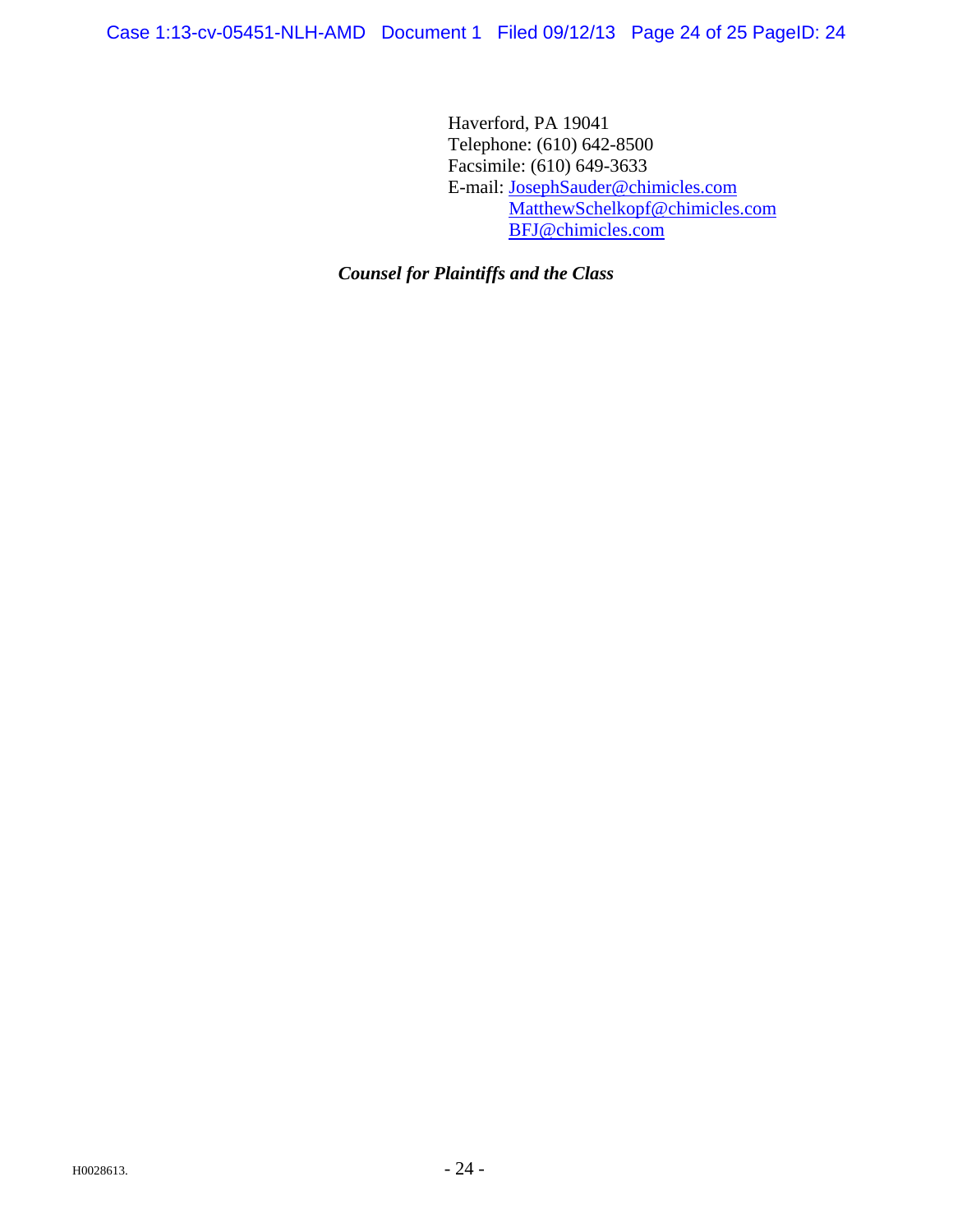# **EXHIBIT "1"**

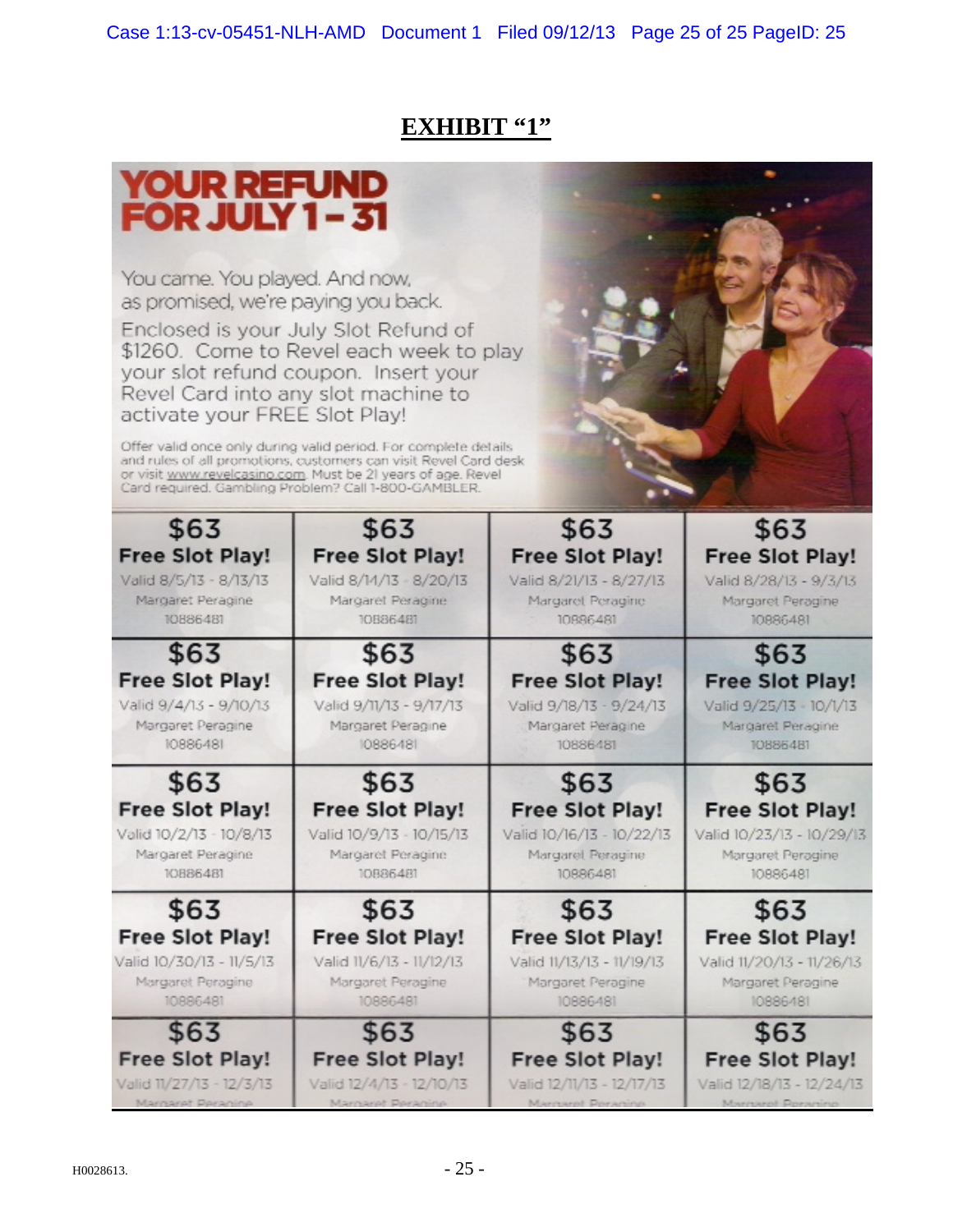Case 1:13-cv-05451-NLH-AMD Document 1-1 Filed 09/12/13 Page 1 of 1 PagelD: 26 JS <sup>44</sup> (Rev. 12/12) CIVIL COVER SHEET The JS 44 civil cover sheet and the information contained herein neither replace nor supplement the filing and service of pleadings or other papers as required by law, except as<br>provided by local rules of court. This form, I. (a) PLAINTIFFS **DEFENDANTS**<br>
Margaret and Nicholas Peragine **DEFENDANTS** Revel Entertainment Group LLC and Chatham Asset Management, LLC (b) County of Residence of First Listed Plaintiff Suffolk County, NY County of Residence of First Listed Defendant Atlantic County, NJ<br>(IN U.S. PLAINTIFF CASES ONLY) (EXCEPT IN U.S. PLAINTIFF CASES) NOTE: IN LAND CONDEMNATION CASES, USE THE LOCATION OF THE TRACT OF LAND INVOLVED. (c) Attorneys (Firm Name, Address, Email and Telephone Number) Attorneys (If Known) Joseph G. Sauder Chimicles & Tikellis LLP, 361 W. Lancaster Avenue Haverford, PA 19041 (610) 642-8500 **II. BASIS OF JURISDICTION** (Place an "X" in One Box Only) **III. CITIZENSHIP OF PRINCIPAL PARTIES** (Place an "X" in One Box for Plaintiff<br>(For Diversity Cases Only) and One Box for Defendant) (For Diversity Cases Only) and One Box for Defendant)<br>PTF DEF **DEF DEF PTF** DEF O <sup>1</sup> U.S. Government 0 <sup>3</sup> Federal Question PTF DEF PTF DEF Plaintiff (U.S. Government Not a Party) Citizen of This State  $\Box$  1 **IM** 1 Incorporated or Principal Place  $\Box$  4  $\Box$  4 of Business In This State O 2 U.S. Government M 4 Diversity (Indicate Citizen of Parties in Item III) Citizen of Another State M 2 0 2 Incorporated and Principal Place 0 5 0 5<br>Obefendant (Indicate Citizenship of Parties in Item III) (Indicate Citiz (Indicate Citizenship of Parties in Item III) Citizen or Subject of a  $\Box$  3  $\Box$  3 Foreign Nation  $\Box$  6  $\Box$  6 Foreign Country **IV. NATURE OF SUIT** (Place an "X" in One Box Only) TORTS **FORFEITURE/PENALTY BANKRUPTCY TORTS STATUTES** O 110 Insurance **PERSONAL INJURY PERSONAL INJURY** O 625 Drug Related Seizure 0 422 Appeal 28 USC 158 0 375 False Claims Act<br>
O 310 Airplane 0 365 Personal Injury - of Property 21 USC 881 0 423 Withdrawal 0 400 State Reappo O 120 Marine 0 310 Airplane 0 365 Personal Injury - of Property 21 USC 881 0 423 Withdrawal 0 400 State Reapportionment 0 315 Airplane Product Product Liability 0 690 Other 28 USC 157 0 410 Antitrust O 140 Negotiable Instrument Liability D 367 Health Care/ 0 430 Banks and Banking D 430 Banks and Banking D 430 Banks and Banking D 150 Commerce  $\begin{array}{c|c|c|c|c|c} \hline \text{D} & \text{150 Recovery of Overpayment} & \text{D} & \text{320 Assault, Libel & \text{Pharmacetrical} & \text{Personal Injury} & \text{D} & \text{320 Copyrightts} & \text{D} & \text{330 Potential} & \text{D} & \text{450 Commerce} \\ \hline \end{array}$ Pederal Employers Product Liability Product Liability D<br>
Corrupt Organizations D 368 Asbestos Personal D S40 Trademark Corrupt Organizations O 152 Recovery of Defaulted Liability 1368 Asbestos Personal Student Loans D 340 Marine 1. Student Loans 19 340 Marine 1 340 Marine 1 340 Marine 1 340 Consumer Credit<br>
(Excludes Veterans) 345 Marine Product Liability Liability 1 480 R SOCIAL SECURITY 1 480 Consumer Credit (Exclude 1345 Marine Product Liability LABOR LABOR SOCIAL SECURITY | 0 490 Cable/Sat TV<br>Liability PERSONAL PROPERTY | 0 710 Fair Labor Standards | 0 861 HIA (1395ff) | 0 850 Securities/Commodities/ O 153 Recovery of Overpayment | Liability PERSONAL PROPERTY | 710 Fair Labor Standards | 0 861 HIA (1395ff) | 0 850 Securities/<br>
of Veteran's Benefits | 0 350 Motor Vehicle | 0 370 Other Fraud | Act | 0 862 Black Lung (923 of Veteran's Benefits  $\Box$  350 Motor Vehicle  $\Box$  370 Other Fraud Act Act  $\Box$  862 Black Lung (923) and B62 Black Lung (923) Exchangement  $\Box$  862 Black Lung (923) Exchangement  $\Box$  863 DIWC/DIWW (405(g)) 0 160 Stockholders' Suits 1 355 Motor Vehicle 1 371 Truth in Lending 1 720 Labor/Management 1 363 DIWC/DIWW (405(g)) 0 890 Other Statutory Actions 1 280 Other Statutory Actions 1 280 Other Personal 1 864 SID Title XVI 1 39 ISI <sup>190</sup> Other Contract Product Liability 0 <sup>380</sup> Other Personal Relations 0 <sup>864</sup> SSID Title XVI 0 <sup>891</sup> Agricultural Acts O 195 Contract Product Liability 0 360 Other Personal Property Damage 0 740 Railway Labor Act 0 196 Franchise Injury 0 385 Property Damage 0 751 Family and Medical Property Damage 751 Family and Medical Product Liability Leave Act 1969 Freedom of Information □ 362 Personal Injury - Product Liability Leave Act Leave Contraction Number 2012 10:362 Personal Injury - Act Act Liability D 790 Other Labor Litigation Number 2013 10:396 Arbitration Medical Malpractice  $\overline{CIVIL}$  RIGHTS PRISONER PETITIONS  $\overline{O}$  790 Other Labor Litigation CIVIL RIGHTS PRISONER PETITIONS  $\overline{O}$  791 Employee Retirement FEDERAL TAX SUITS REAL PROPERTY CIVIL RIGHTS PRISONER PETITIONS [791 Employee Retirement FEDERAL TAX SUITS | 399 Administrative Procedure<br>Land Condemnation | 0 440 Other Civil Rights | Habeas Corpus: Income Security Act | 0 870 Taxes (U.S. 0 210 Land Condemnation 0 440 Other Civil Rights Habeas Corpus: Income Security Act 0 870 Taxes (U.S. Plaintiff Act/Review or Appeal of Agency Decision 1 441 Voting 1 463 Alien Detainee D 220 Foreclosure 1 441 Voting 1 463 Alien Detainee 1 1 120 Foreclosure Agency Decision  $\begin{array}{c|c|c|c|c|c} \hline \text{0 320 Ren} & \text{0 442 Employment} & \text{0 510 Notions to Vacate} & \text{143 Housing/} & \text{1443 Housing/} & \text{145} & \text{146} & \text{147} & \text{148} & \text{149} \\ \hline \end{array}$ D 240 Torts to Land  $\Box$  443 Housing/ Sentence 26 USC 7609 State Statutes  $\Box$  245 Tort Product Liability Accommodations  $\Box$  530 General  $\Box$  290 All Other Real Property  $\Box$  445 Amer. w/Disabilities -  $\Box$  535 Death Penalty 0 290 All Other Real Property 0 445 Amer. w/Disabilities - 0 535 Death Penalty IMMIGRATION Cher. Employment **Other:**  $\Box$  446 Amer. w/Disabilities -  $\Box$  540 Mandamus & Other  $\Box$  465 Other Immigration Amer. w/Disabilities -  $\begin{bmatrix} 0 & 540 \ 0 & 550 \end{bmatrix}$  Civil Rights  $\begin{bmatrix} 0 & 465 \ 0 & 465 \end{bmatrix}$  Actions Other **D** 550 Civil Rights<br> **C** 448 Education **D** 555 Prison Cond 0 <sup>448</sup> Education 0 <sup>555</sup> Prison Condition 0 <sup>560</sup> Civil Detainee Conditions of Confinement V. ORIGIN (Place an "X" in One Box Only)

| ⊠1                                                                      | Original<br>Proceeding     | $\Box$ 2                    | State Court   | Removed from              | Π.                                                   |  | Remanded from<br>Appellate Court                                                                               |  | $\Box$ 4 Reinstated or<br>Reopened |  | □ 5 Transferred from<br>Another District<br>(specify) | D 6 | Multidistrict<br>Litigation              |        |           |
|-------------------------------------------------------------------------|----------------------------|-----------------------------|---------------|---------------------------|------------------------------------------------------|--|----------------------------------------------------------------------------------------------------------------|--|------------------------------------|--|-------------------------------------------------------|-----|------------------------------------------|--------|-----------|
|                                                                         |                            |                             |               | 28 U.S.C. Section 1332(d) |                                                      |  | Cite the U.S. Civil Statute under which you are filing (Do not cite jurisdictional statutes unless diversity): |  |                                    |  |                                                       |     |                                          |        |           |
|                                                                         | VI. CAUSE OF ACTION        | Brief description of cause: |               |                           | Class action related to deceptive marketing campaign |  |                                                                                                                |  |                                    |  |                                                       |     |                                          |        |           |
|                                                                         | VII. REQUESTED IN          |                             |               | ⊠                         |                                                      |  | CHECK IF THIS IS A CLASS ACTION                                                                                |  | <b>DEMANDS</b>                     |  |                                                       |     | CHECK YES only if demanded in complaint. |        |           |
|                                                                         | <b>COMPLAINT:</b>          |                             |               |                           |                                                      |  | UNDER RULE 23, F.R.Cv.P.                                                                                       |  |                                    |  |                                                       |     | <b>JURY DEMAND:</b>                      | XI Yes | $\Box$ No |
| VIII. RELATED CASE(S)<br>(See instructions):<br>IF ANY<br>DOCKET NUMBER |                            |                             |               |                           |                                                      |  |                                                                                                                |  |                                    |  |                                                       |     |                                          |        |           |
|                                                                         |                            |                             |               |                           |                                                      |  | <b>JUDGE</b>                                                                                                   |  |                                    |  |                                                       |     |                                          |        |           |
| DATE                                                                    |                            |                             |               |                           |                                                      |  | SIGNATURE OF ATTORNEY OF RECORD                                                                                |  |                                    |  |                                                       |     |                                          |        |           |
|                                                                         | 09/12/2013                 |                             |               |                           |                                                      |  |                                                                                                                |  |                                    |  |                                                       |     |                                          |        |           |
|                                                                         | <b>FOR OFFICE USE ONLY</b> |                             |               |                           |                                                      |  |                                                                                                                |  |                                    |  |                                                       |     |                                          |        |           |
|                                                                         | <b>RECEIPT#</b>            |                             | <b>AMOUNT</b> |                           |                                                      |  | <b>APPLYING IFP</b>                                                                                            |  |                                    |  | JUDGE                                                 |     | MAG. JUDGE                               |        |           |